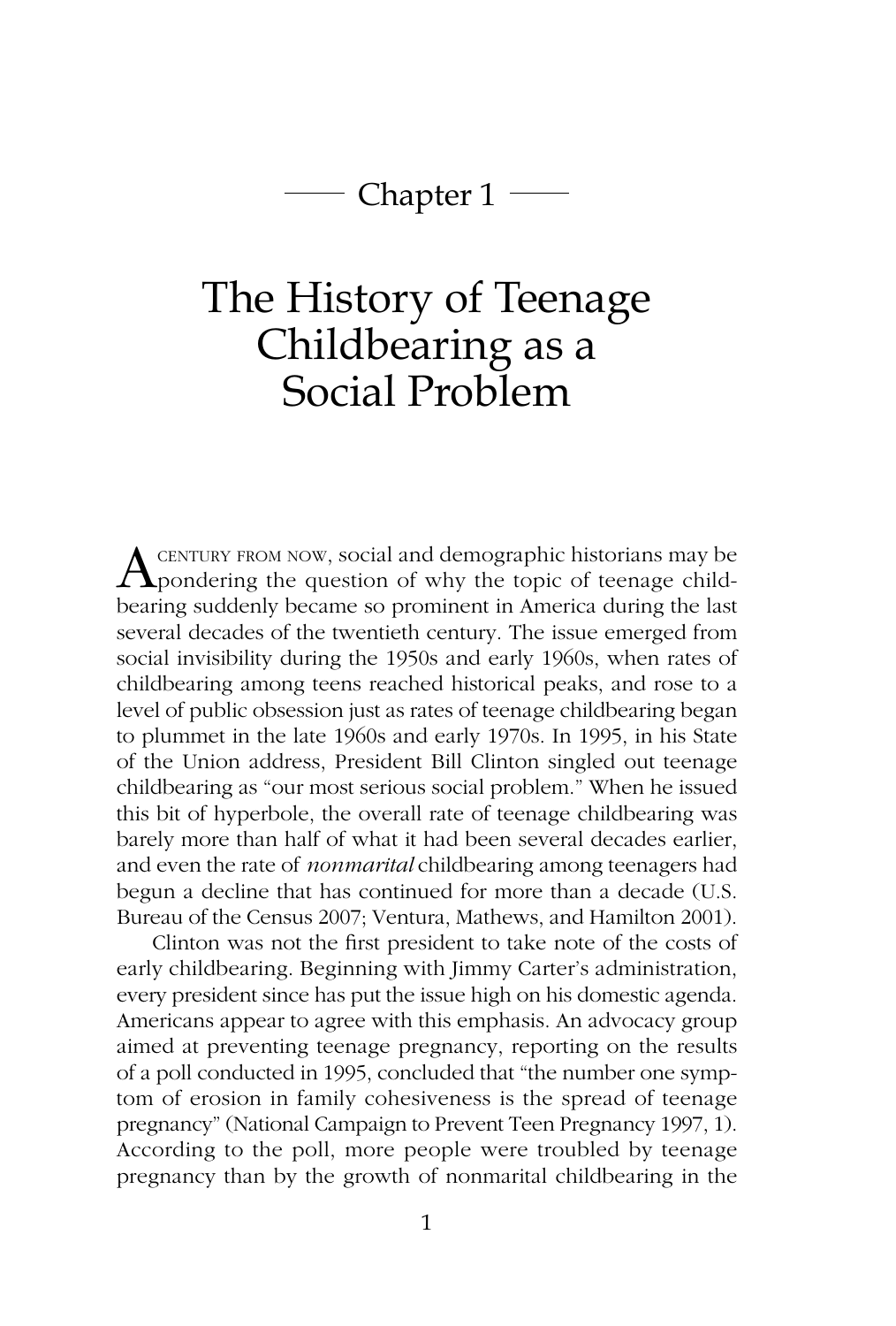population. Most recently, a poll conducted by the Public Policy Institute of California revealed that more than two-fifths of those surveyed in the state regarded teenage pregnancy as a "big problem" in their community, and despite a sharp and steady drop in the rate of pregnancy and childbearing over the past fifteen years, nearly three out of four believed that the problem had been increasing or staying at the same level. Just one in eight Californians knew that early childbearing had been declining.

A veritable industry has grown up over the past several decades producing and disseminating information about teenage pregnancy and childbearing (Alan Guttmacher Institute 2006a; National Campaign to Prevent Teenage Pregnancy 1997). When I began my study on the consequences of early childbearing in 1965 in Baltimore, it was possible to read virtually *every* study that had ever been done on the subject by social scientists and medical researchers. "Teenage parenthood," "adolescent mothers," or similar terms to describe early childbearing were not even mentioned in the *Reader's Guide to Periodical Literature* or in any of the standard medical and social sciences indexes because the issue was simply absent from public discussion.

What an extraordinary contrast to today, when it is virtually impossible to read all the studies produced in a *single year.* Over the years, I have amassed an entire library of professional and popular books and articles on the topic, and no doubt it represents but a small fraction of the studies published on the subject. A recent search on Google of the term "teenage childbearing" yielded more than half a million references and counting.

How did the United States traverse from indifference to public concern to moral crisis in a matter of two or three decades? Was the political, policy, and public concern justified by the evidence? If not, why has the issue loomed so large on the public agenda? Will social historians be intrigued and mystified by our nation's fixation on teenage childbearing, as they are with our other periodic bouts of moral concern, or will they regard the singular attention given to adolescent childbearing as plausible, if not self-evident? This book seeks answers to these questions, building on my own research over the past four decades as well as the considerable contributions of the social scientists and policy analysts who have thought about and studied the causes and consequences of early childbearing.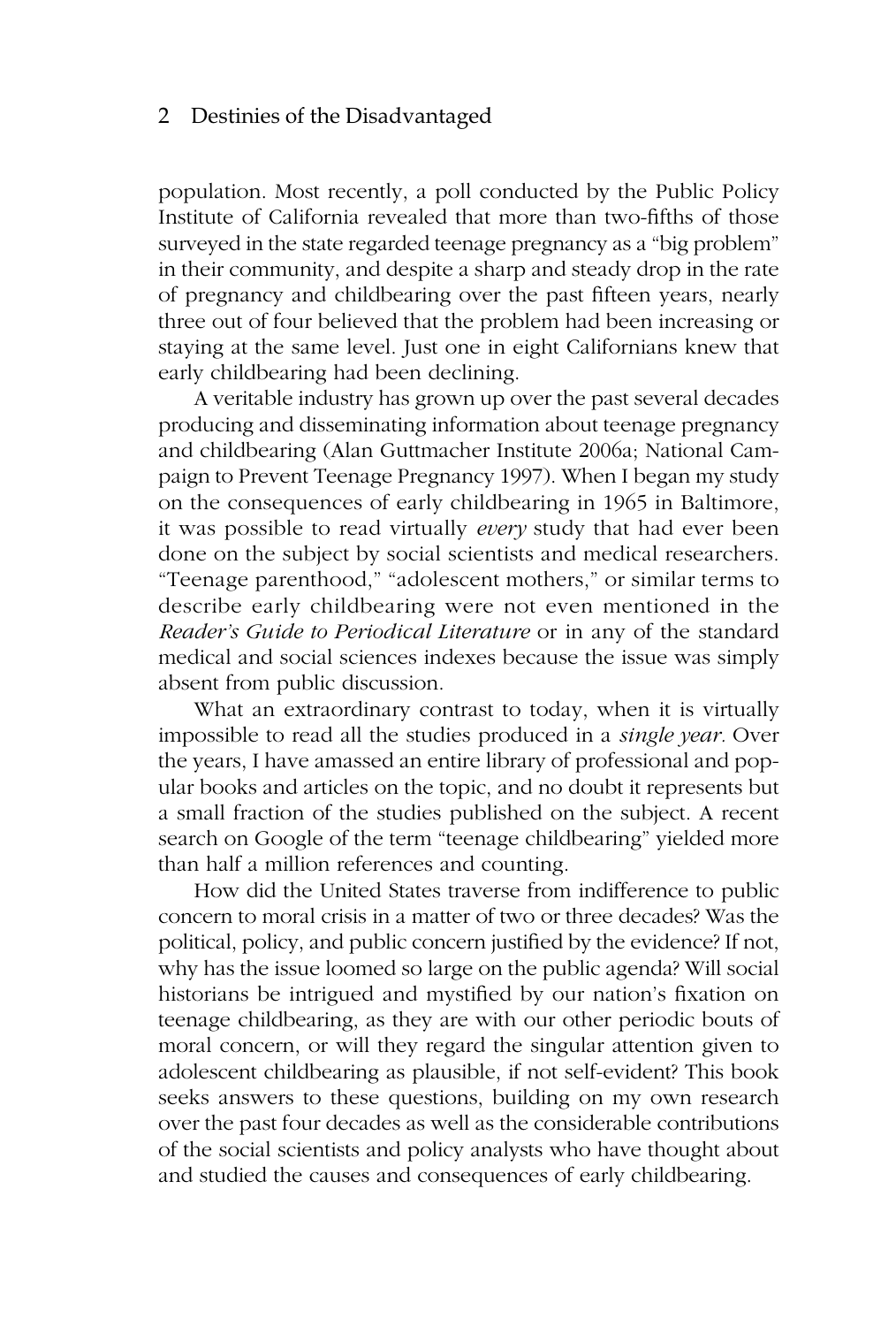Of course, the answer I craft must confront a blend of "reality" drawn not only from demographic and social research but also from the popular perception promulgated by the media, political figures, and policy analysts from both the left and the right. Surely, no one could dispute that a dramatic transformation took place in patterns of family formation in the United States and elsewhere beginning in the 1960s. Whether this shift justified the intense focus on the perils of adolescent childbearing is another question altogether. Many of the apprehensions about the powerful and lasting consequences of early parenthood, I will show, have not been substantiated by social science research. But many policymakers and most Americans continue to believe that eliminating early childbearing would produce great dividends for young people, their families, and society at large. More importantly, many of the policies adopted to deter pregnancy and childbearing among young people or to ameliorate its effects may have made matters worse.

Let me be clear about my own position from the start. I do not contend that the issue has been merely contrived by social scientists and advocates, for either worthy or unworthy purposes. As with most other social problems, the public and private costs of early childbearing have a basis in reality; however, our response to the issue has both exaggerated these costs and produced remedies that are either ineffectual or counterproductive, mainly because the problem has come to signify something more than and something different from the reality of young couples having children before they may be fully prepared to enter parenthood. The causes and the consequences of early childbearing, I argue in this book, have been misunderstood, distorted, and exaggerated because they are refracted through a peculiarly American lens strongly tinted by our distinctive political culture.

I am not the only researcher to make this claim. Over the past several decades, a small cadre of feminist scholars, scholars of color, critical theorists, and some social scientists has taken note of how the issue of early childbearing stands for more than the simple proposition that bearing children at a very early age is problematic for young parents and their families (see, for example, the writings of Deborah Rhode, Constance Nathanson, Kristin Luker, and Arline Geronimus, among others who have prominently written about this issue). Our understanding of teenage childbearing was pervaded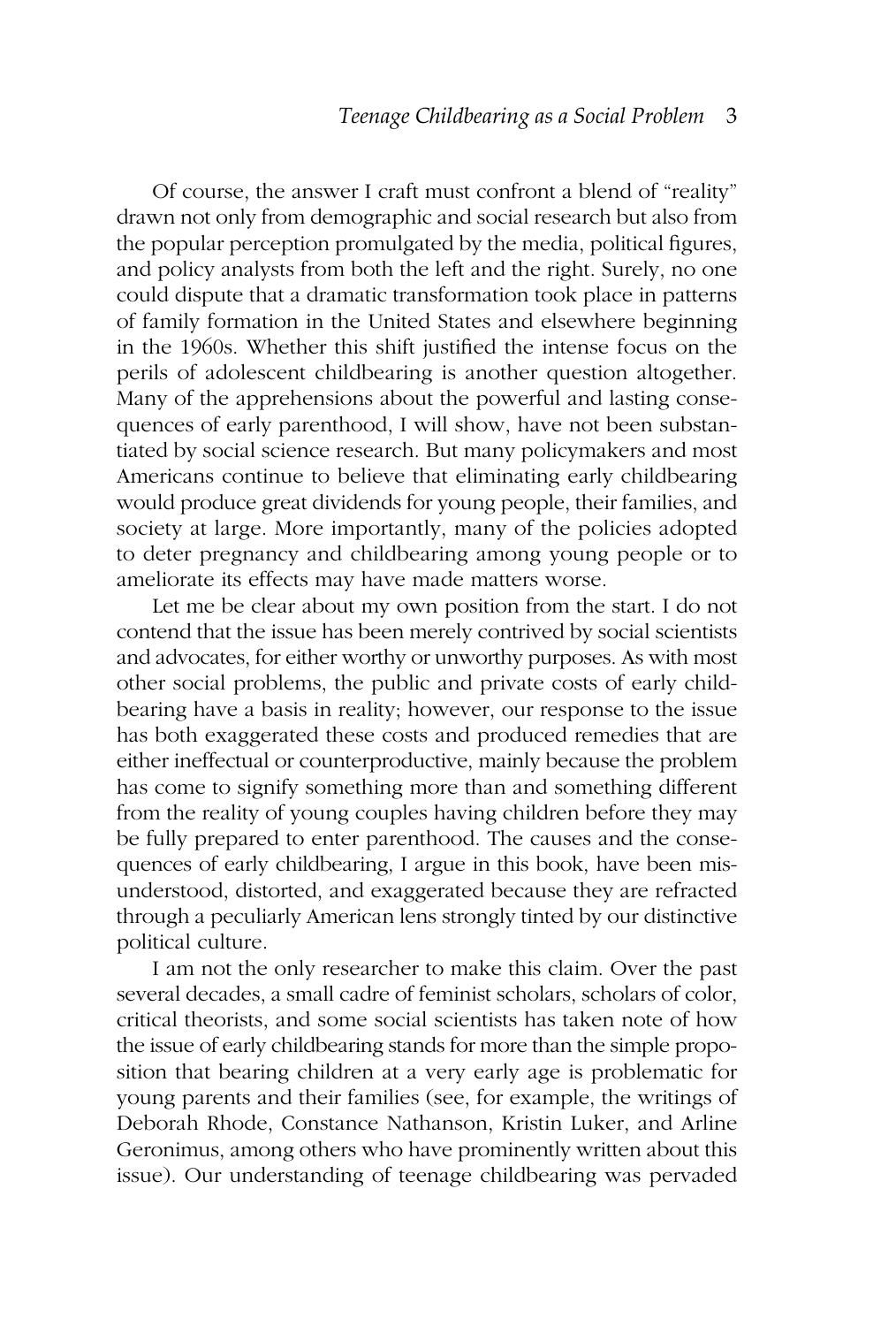from the start by a number of preconceptions about the type of women who are willing to bear children in their teens, the families who permit their teenage daughters to become pregnant, and the men who father the children of teenage women. It would not be an exaggeration to describe these beliefs as embodying a series of misunderstandings about the family lives of poor women, of single mothers, of minority males, and even of teenagers more generally. The race or ethnicity, social class, gender, and age of women who have children in their teens all figure into a bundle of American cultural beliefs that have dominated public discourse and social policies surrounding teenage parenthood, such as the assumptions that young women become mothers to receive welfare benefits, that teenage parenthood is the outcome of sexual promiscuity, or that teen mothers are typically irresponsible or indifferent parents (Banfield 1974; Luker 1996; Murray 1984; Nathanson 1991; Wilson 2002).

Any scholar who hopes to comprehend what teenage parenthood is all about must sift through a mountain of evidence on the impact of early childbearing on the lives of young parents and their children as well as take account of how these demographic and social facts have been shaped and interpreted by researchers, the media, politicians, policymakers, advocates, and the public at large. Ultimately, this task is often relegated to intellectual and social historians, but I would like to provide the contemporary perspective of someone who has been a participant-observer of sorts. As a researcher who has been drawn into policy discussions over the past several decades, I have been a player and a witness. Not for a moment would I claim that this double role removes me from my own set of values and preconceptions, which will become evident as I lay out my argument. Yet I do have the advantage (and probably sometimes the disadvantage) that comes with having been steeped in the subject for four decades (Furstenberg 2003).

I report on what the research tells us, though any summary of the literature admittedly involves sorting through studies with differing results. I am convinced that the evidence on the effects of early childbearing on the lives of teen parents and their children does not conform to what most politicians, policymakers, and concerned citizens believe about those effects. If my interpretation of the evidence is correct, it may account for why so many of our policies and prescriptions have been ill crafted, both to prevent early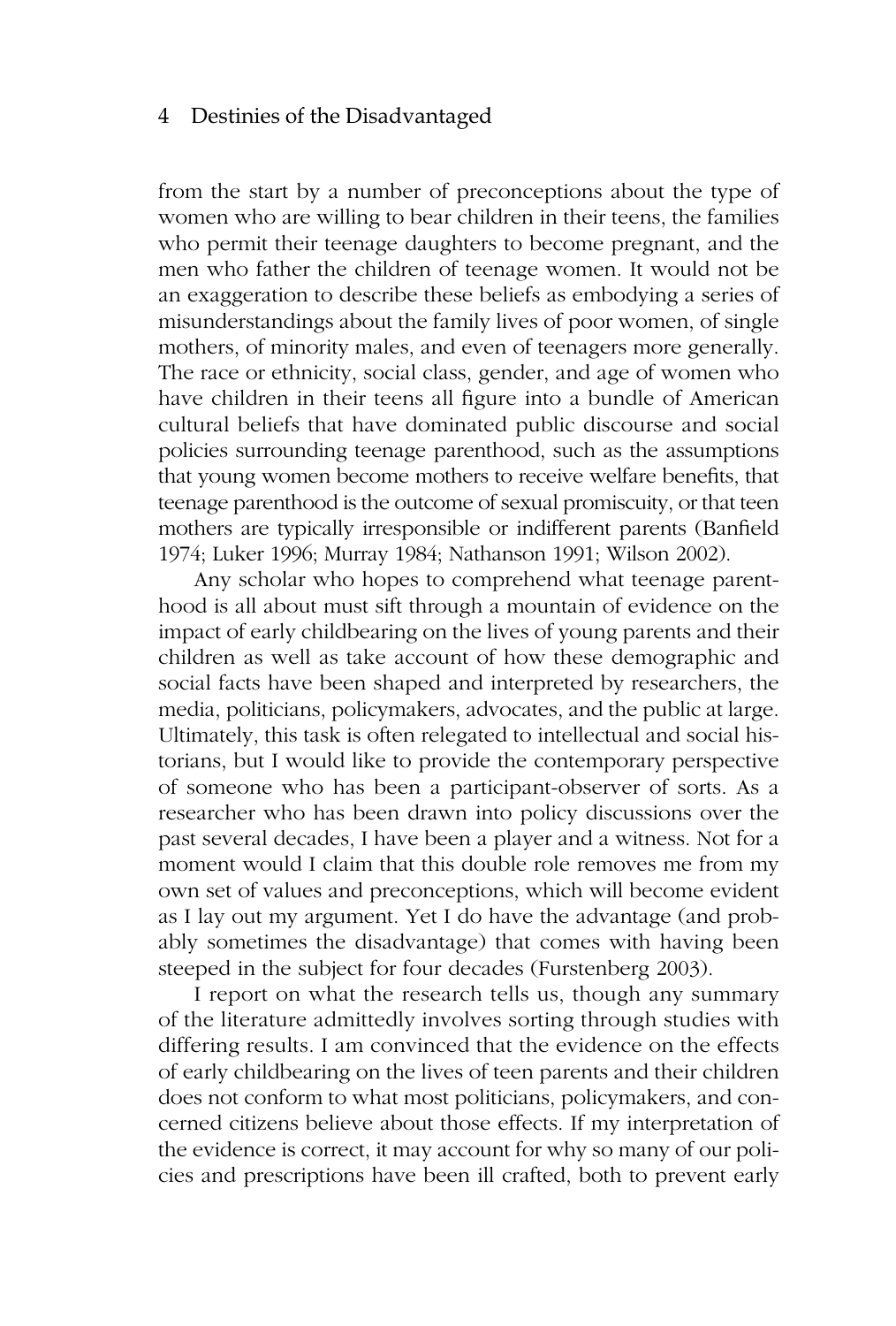childbearing and to ameliorate its apparent consequences. Indeed, I contend that many of the policies and programs not only miss the mark but have sometimes shot the body politic in the leg, making it harder to address the reasons why young people have children before they want to and often before they are prepared to assume the responsibilities of parenthood.

My conclusions are admittedly controversial, especially when many would argue that our current policies have succeeded in bringing about declining rates of teen childbearing over the past decade—or, depending on how you count it, the last several decades. I show that the drop in teenage childbearing is only loosely connected to many of the public policies that have been instituted in this country. Although we appear to be winning the battle, I argue in later chapters, we are doing so at the cost of losing the war. As happened with other social issues that experienced similar waves of public concern in earlier decades, such as high school dropout rates, gang violence and delinquency, and drug use, most of those concerned about early childbearing have focused myopically on the symptoms of the "disease" rather than on the underlying causes. But to state this thesis is a long way from demonstrating it, so let me turn to the specific contours of the case that I make in this book.

In this chapter and the next, I show why and how teenage childbearing came to stand for something that it is not: a primary explanation for why so many poor people, especially poor minorities, do not succeed in American society. I argue that instead of being a cause of such failure, it primarily represents a marker of marginality and inequality. In later chapters, I examine some of the policies and programs that were devised to curb early childbearing but that have not confronted the underlying problems. We are mainly telling teens to abstain from sex rather than preparing them to make responsible decisions about when, with whom, and why to engage in sex. We have exhorted teens to succeed in school without providing them with the means for doing so. We have changed the welfare system without greatly improving the lives of the families who previously used public assistance. Finally, we are promoting marriage without understanding why a growing share of the population will not or cannot marry. Our collective efforts to address these issues reveal at least as much about how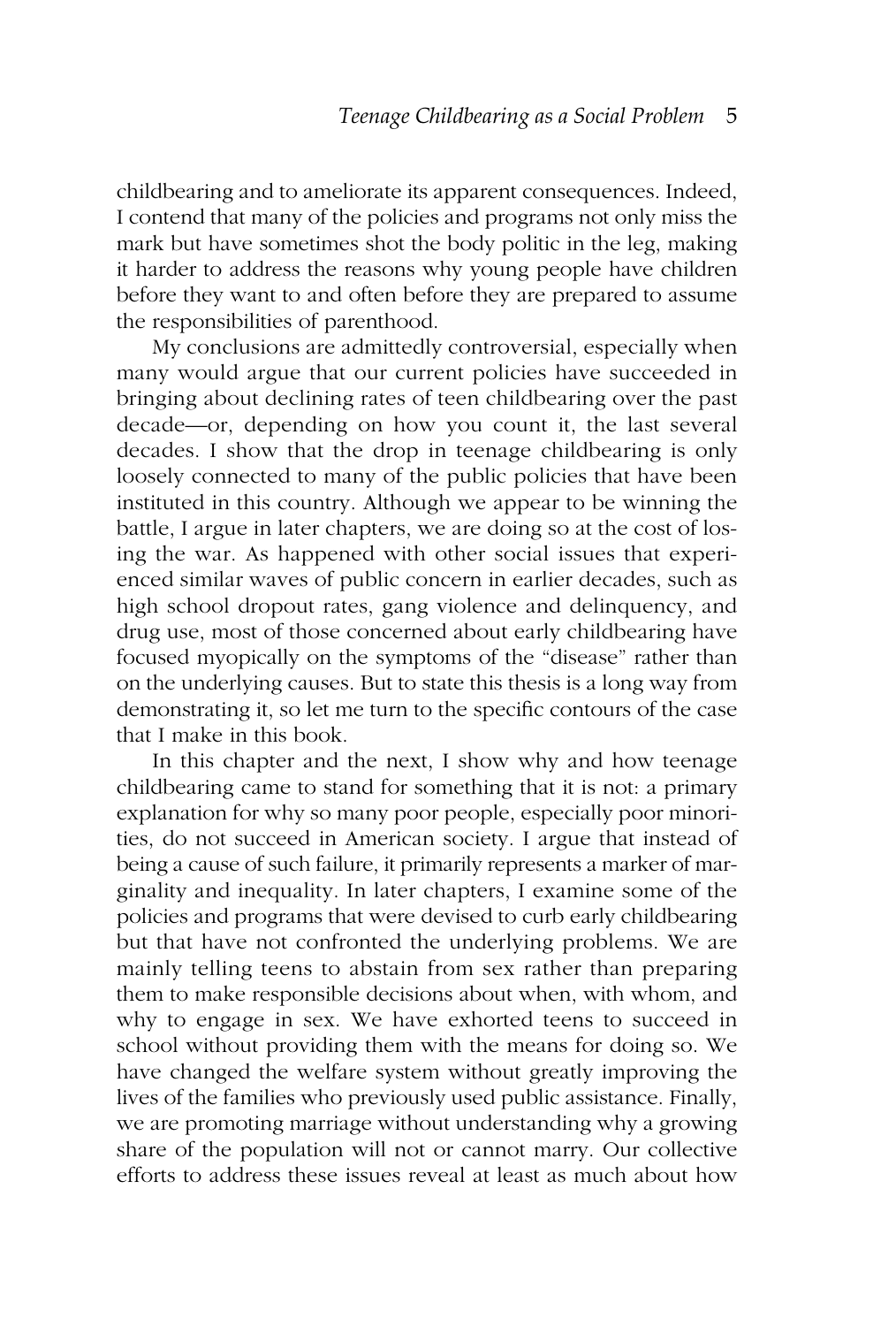we think about poor minorities and their families as they do about our intentions to address the sources or effects of early childbearing.

### **THE NATURAL HISTORY OF A SOCIAL PROBLEM**

Long before the issue of teenage childbearing was placed on the hit parade of social problems, there was a subfield of sociology that examined how "deviant" behavior is socially organized, or as Émile Durkheim (1951) contends in his famous book *Suicide,* how it arises from the very nature of social life. Decades before critical theorists began to write about the importance of social and cultural constructions of reality, some social scientists were empirically examining the regularities in how crimes, deviance, and social problems are processed in different societies and cultures. They identified a set of stages in the "natural history" of response to moral concerns (Davis and Blake 1956; Fuller and Myers 1941; Waller 1936).

Simply stated, social problems arise when widespread infractions of social rules (or what used to be called mores) take place. Efforts to deter such behavior follow a course of identifiable phases. Accordingly, researchers must begin their efforts to understand why and how certain actions come to be perceived as deviant or abnormal by exploring the underlying set of standards that they offend. Similarly, social efforts to combat these offenses are themselves rooted in social understandings and arrangements that shape and constrain public response to these problems or efforts to solve them (Becker 1973; Bosk 2005; Gusfield 1963). By failing to take account of the cultural, social, and political values that frame problems and their solutions, we cannot understand why some issues attract attention, especially at particular historical moments, while other equally significant problems are ignored.

The social problems of drugs, alcohol consumption, crime and delinquency, sexual promiscuity, and a litany of other socially disapproved behaviors typically cycle through historical epochs, alternately placed high on the public agenda or relegated to social invisibility. Periods of tolerance or intolerance rise and fall depending on the public agenda. The issues are discovered and rediscovered, or occasionally redefined as normal or, at least, unavoidable. Some problems persist, and others disappear to be replaced by other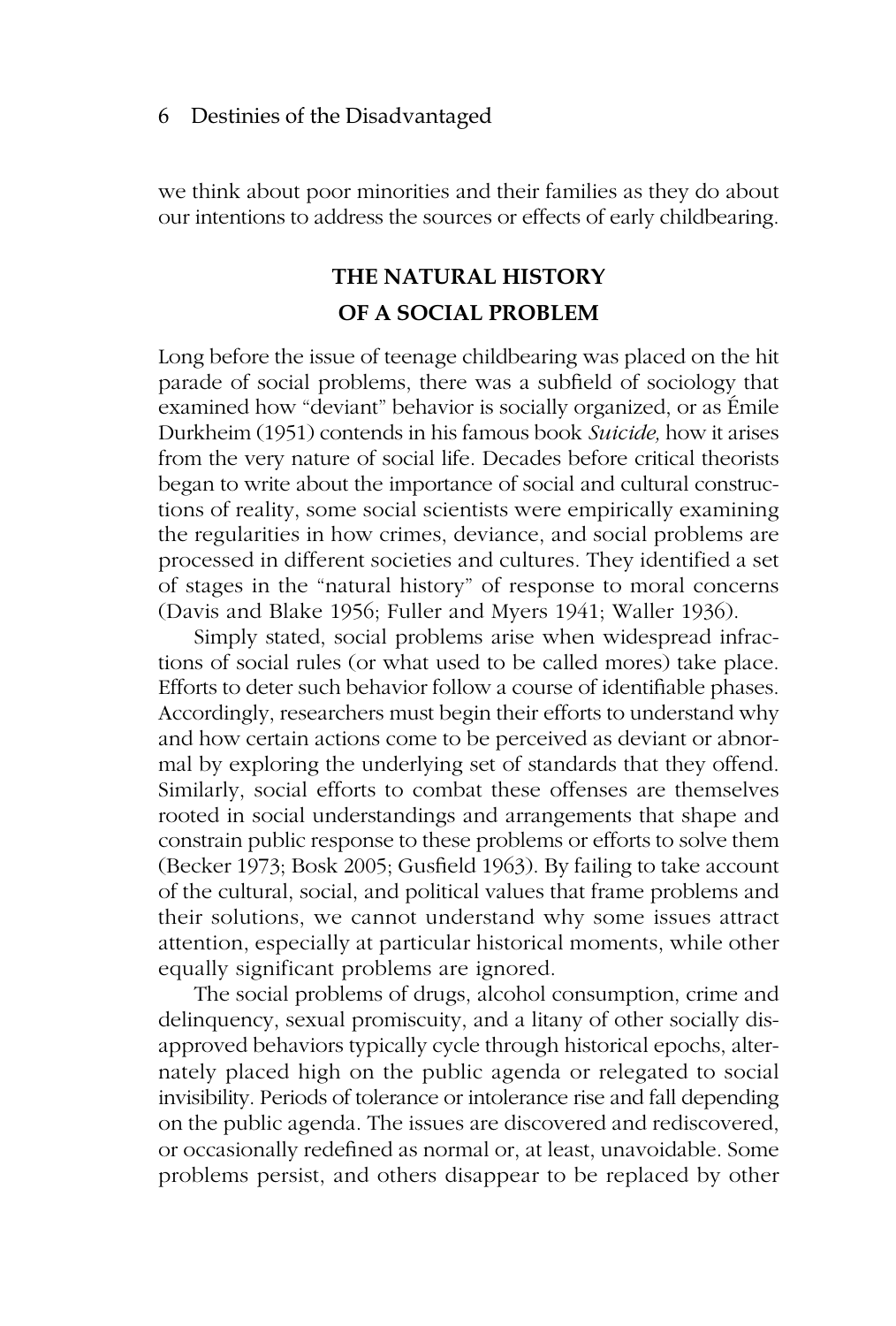issues that appear to be more threatening. Habits change, social control diminishes problems, or public initiatives may reduce actions defined as deviant, unnatural, or dangerous.

Several decades ago, the economist Anthony Downs (1972) labeled this process an "issue attention cycle" during which politicians, policymakers and advocates, the media, and service providers and practitioners come to recognize, respond to, and shape policies and assess the effects of those policies. Attention rises from "social invisibility" in the "pre-problem stage" to a period of "alarmed discovery and euphoric excitement" when confidence about illuminating the problem is high. Next, as policymakers and the public come to recognize the costs of making significant progress, public interest wanes, and this gradual decline is a prelude to a twilight period when reformers confront social and political resistance. Finally, Downs identifies a post-problem stage of "lesser attention or spasmodic re-occurrence of interest." Downs's description nicely captures the history of teenage childbearing as a social problem.

### **TEENAGE CHILDBEARING IN THE PRE-PROBLEM STAGE**

Early childbearing has never been unusual in this country. From the colonial era onward, Americans have always had a distinctly early pattern of family formation, at least compared with Western European nations. There has been great variation over time and place in the age of first marriage and birth, but local birth records, registries, and census data show that a substantial proportion of teenagers became parents before they reached the age of majority (Carter and Glick 1976; Haines and Steckel 2000). Before the twentieth century, early childbearing occurred more frequently in parts of the South, in the border states, and on the western frontier than in the more settled and established sections of New England. Even in the Northeast, however, teen childbearing was not uncommon.

As I discuss in more detail in a later chapter, the timing of family formation is linked to the availability of economic opportunities (Easterlin 1985). When land was cheap and plentiful, Americans began childbearing earlier and had larger families. As resources became scarcer, marriage age rose, and so did the age of first birth. No doubt, the opportunities this nation generally afforded to new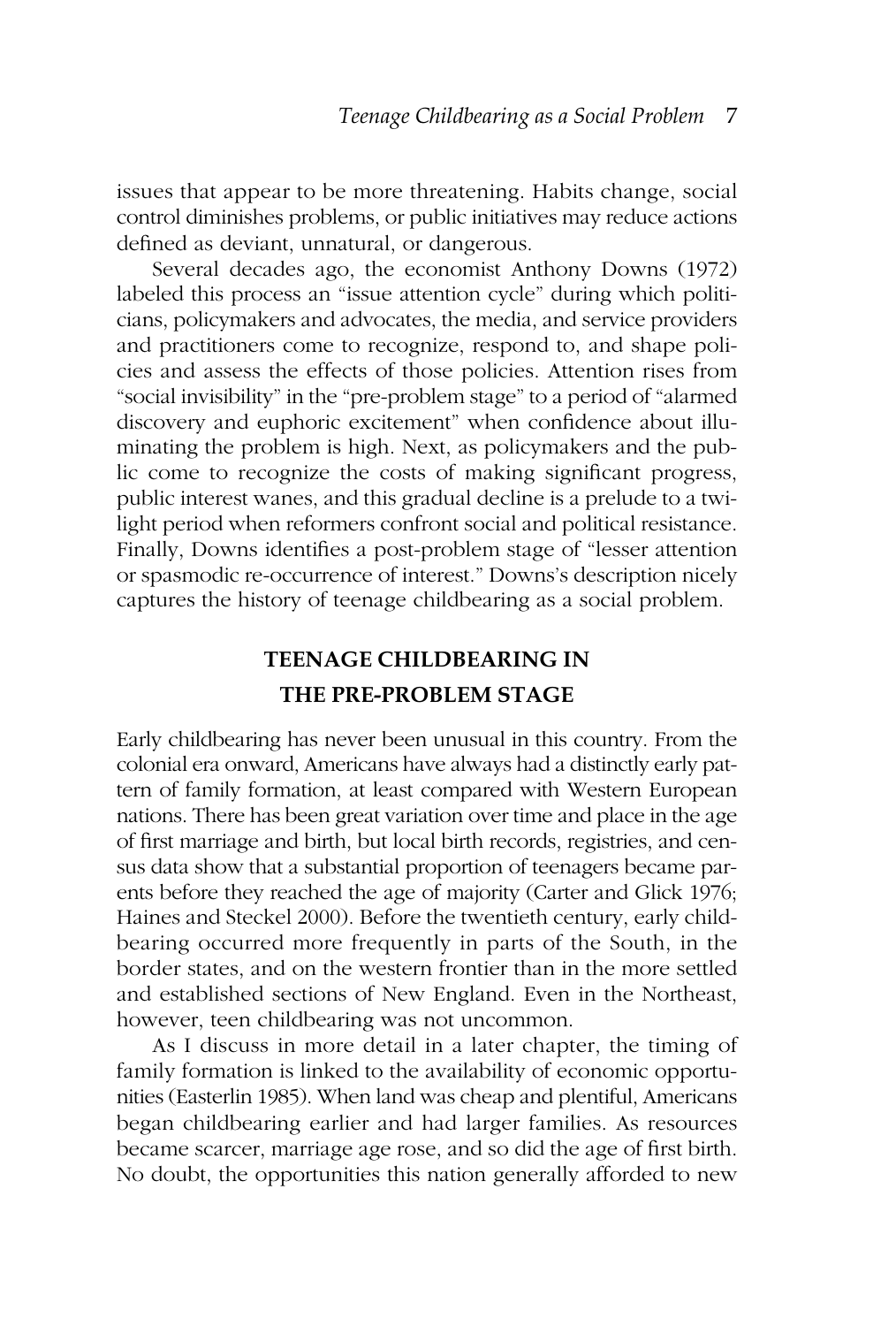settlers and immigrants encouraged the young to establish independence early, especially during earlier times when agriculture was the basis of the family economy.

With the advent of industrialization, the availability of work continued to influence the timing of family formation. Young women worked in the factories, accumulating savings for marriage, while men tried to establish themselves in the new job economy (Hareven 1994). By 1900 the traditionally agricultural economy had been partially transformed, a process that would continue throughout the twentieth century. The timing of marriage and parenthood rose as the country moved from an agrarian to an industrialized nation with a market economy, declining in good times and rising when the economy was bad. Along with older women, teenagers curtailed their fertility during the Great Depression, and rates remained lower during the period leading up to World War II (Haines and Steckel 2000).

This pattern of relatively late family formation abruptly reversed in the postwar period for a complex set of reasons—postponement of family formation in the 1930s and after the outbreak of the war, unbridled optimism with the collapse of Germany and Japan after the Second World War, the hot economy of the 1950s, massive government expenditures on education and housing, and the strong cultural focus on the comforts of hearth and home (Cherlin 1981; Coontz 1992; May 1988). For teenagers, as for older women, this era became a time of domestic mass production. This is shown in figure 1.1, which depicts fertility rates for women of different ages. During the decades between 1955 and 1965, corresponding to the baby boom era, women of all ages began to produce more children. The rise of fertility among teens both led to and resulted from a wave of early marriage that began in the postwar period.

Beginning in the 1960s, American women abruptly shifted course. For women of all ages, childbearing declined significantly. However, young women did not curtail their fertility as quickly as did older women, nor perhaps did they react as swiftly to new economic realities affecting the family (Vinovskis 1988). Whatever signals were leading older women to defer or curb their fertility were not as apparent to teens, particularly teens of color. Demographers now have a pretty good idea of why young women were slower to respond than older women to the social and economic changes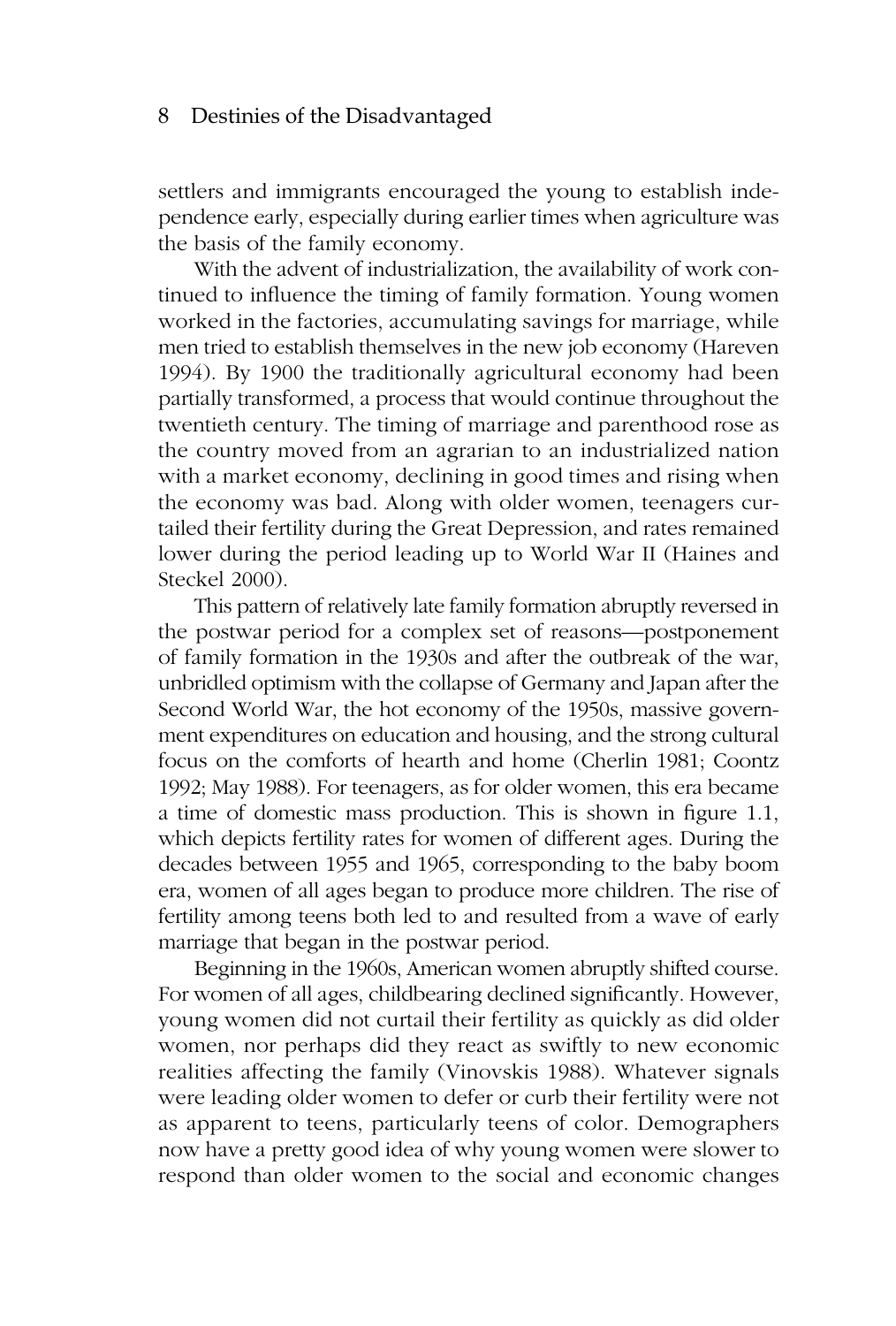



that depressed fertility. Teen childbearing was less often planned and hence less regulated by contraception. Moreover, in times past, an ill-timed pregnancy was routinely followed by marriage. However, in the 1960s, early marriage became increasingly difficult, and its swift demise created a painful dilemma for sexually active teenagers who became unintentionally pregnant.

Up until the 1960s, marriage and childbearing had been tightly linked. Researchers have documented relatively high rates of premarital pregnancy throughout American history (Bachu 1999; Cutright and Jaffe 1977; Smith and Hindus 1975). In agricultural communities and in the rapidly urbanizing cities, women often became pregnant in the anticipation that their partner would marry them. "Shotgun weddings" were an integral feature of the courtship system in America. Especially in the middle of the past century, pregnancy propelled many couples into marriage earlier than they otherwise might have wed. The fact that nearly half of all teenagers in the 1950s who married were pregnant at the time (O'Connell and Moore 1980)

*Source:* 1955 to 1969: U.S. Bureau of the Census (1975); 1970 to 2004: Centers for Disease Control and Prevention (2006).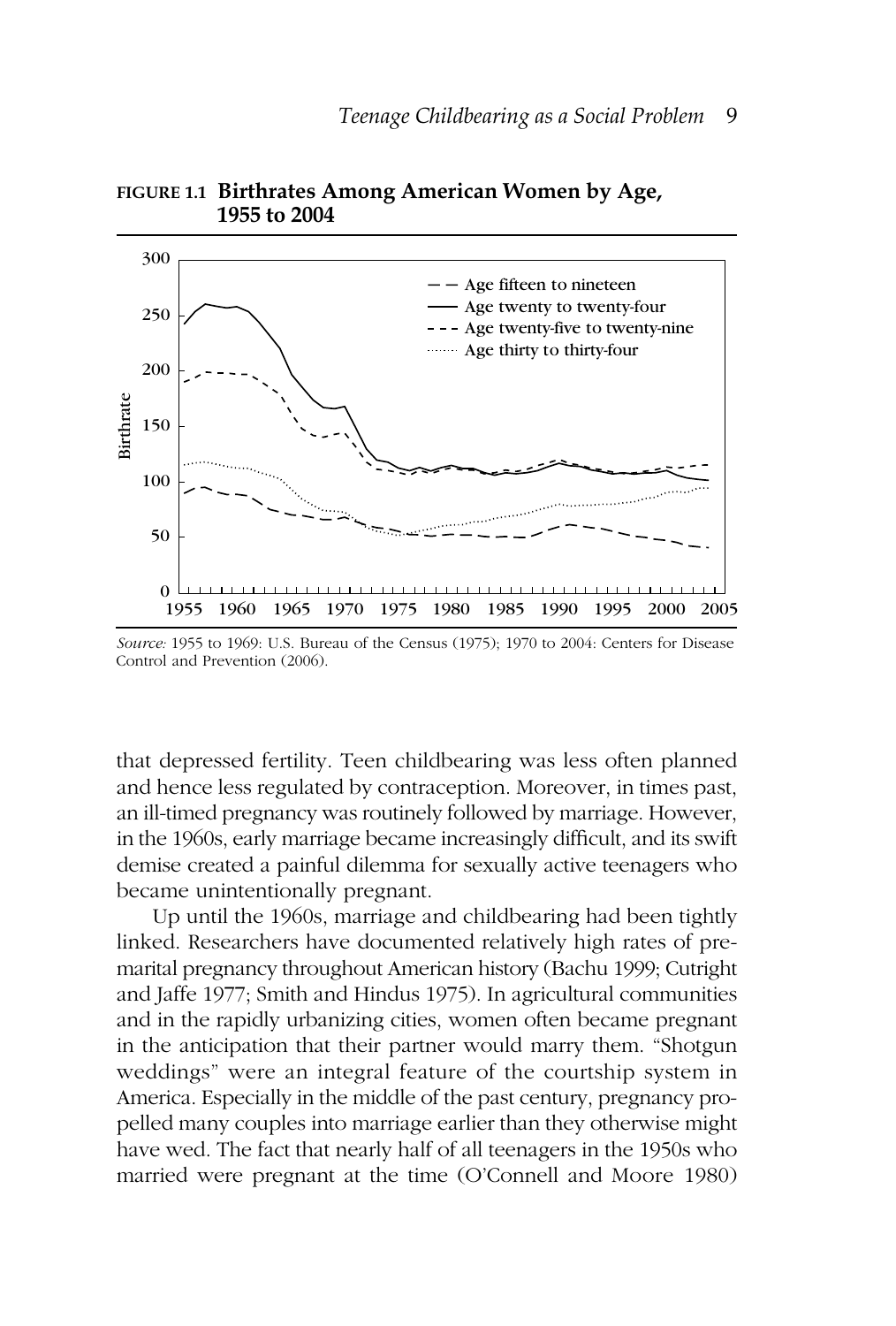helps to account for both the huge surge in marriage rates and the high rate of teenage parenthood during this era. Black women, as had long been true, were far more likely than whites to have children out-of-wedlock in the 1950s, although most of these women also married either the father or someone else.

Few observers today appreciate how common this pattern was in the past century (and in earlier times as well). As many sociologists in the 1950s and 1960s noted, early marriage was a way of managing the risks associated with premarital sexual activity (Vincent 1961). In many instances, it was women in committed relationships—either formally or informally engaged—who became pregnant. Typically in such cases, a premarital pregnancy merely moved up the timing of a wedding, but sometimes pregnancy led to the collapse of the relationship because one partner pulled out (Green 1941; Whyte 1943). A certain number of forsaken women were left scrambling to find an alternative solution when their partner, in the parlance of the 1950s, refused "to make an honest woman of them" (Vincent 1961).

The alternatives to marriage were not attractive. Illegal abortions were not uncommon, although in the absence of reliable data, we do not know just how prevalent they were. Certainly, among white women, adoption was the most popular remedy for those who were unwilling or unable to obtain abortions. Pregnant black women who did not marry were more likely to foster their children with extended family or friends. Thus, premarital pregnancy during the teenage years was socially managed, albeit imperfectly from a woman's perspective. As the prominent sociologist Clark Vincent (1961, 251) noted in his book *Unmarried Mothers,* the shame inflicted on unwed mothers was designed to support marriage. In a prescient passage that could presage the culture wars, Vincent wrote: "The most vexing complex aspects of trying to decrease the incidence of illegitimacy are results of the contradiction between (a) providing deterrents and punishments that will discourage behavior that undermines legitimate family life, and (b) attempting to facilitate the rehabilitation of the unwed mother, and the development of the illegitimate child, into good and useful citizens."

About the time Vincent completed his study of the veiled practices of unmarried mothers, signs were already evident, especially for teenagers, that these practiced ways of managing unplanned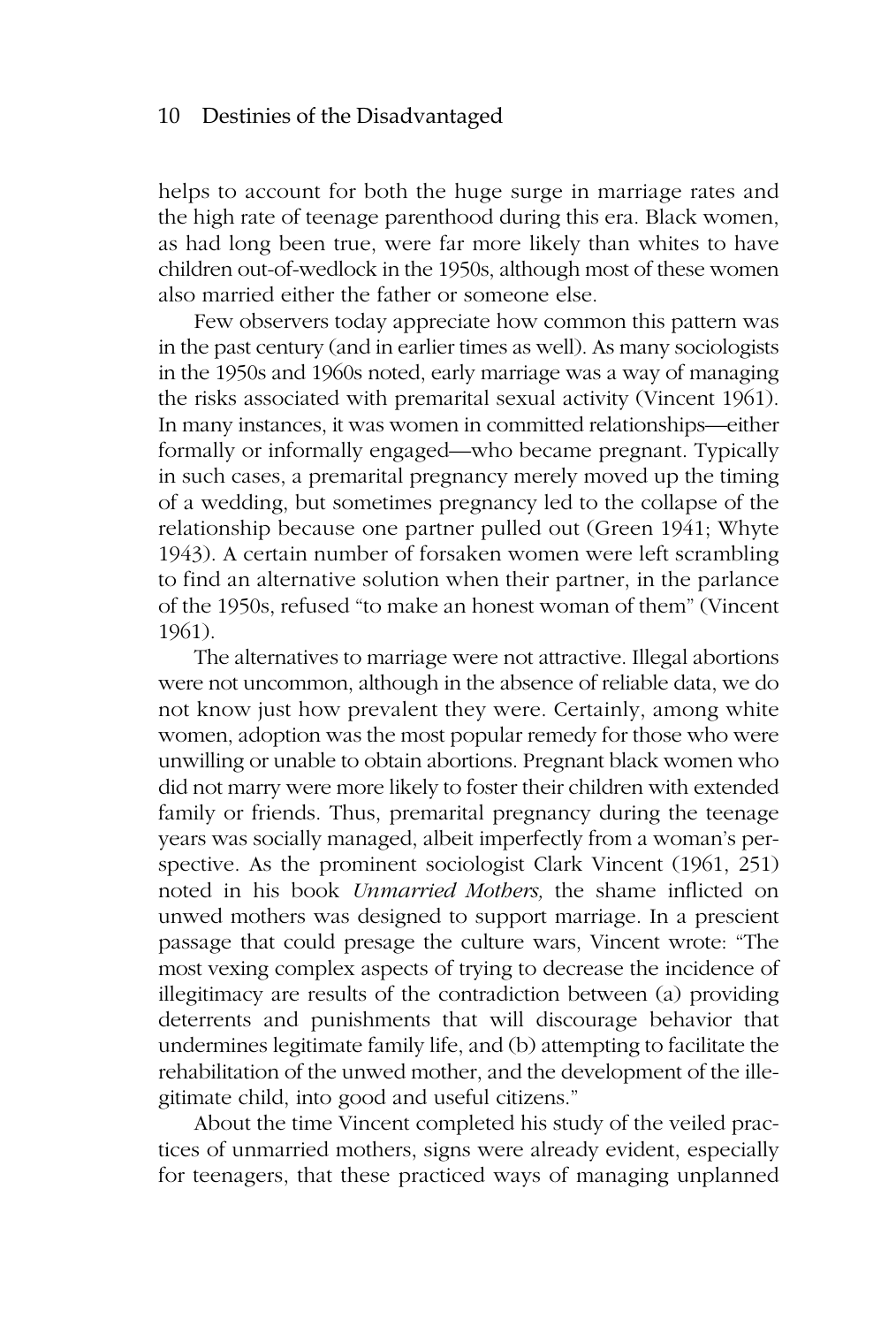parenthood were becoming less satisfactory. By the mid-1960s, as I have already reported, early marriage was on the wane. This was particularly true for African Americans and other disadvantaged minorities, for whom marriage was becoming a less tenable solution to an unplanned pregnancy. The surge of manufacturing jobs in the postwar era was coming to an end, and the premium on postsecondary education was growing. Minorities were also being affected by the flight of jobs from urban areas to the burgeoning lily-white suburbs as the postwar boom in housing altered the location of jobs (Wilson 1987, 1996).

Sociologists were discovering that early marriages, especially when preceded by a pregnancy, were highly prone to divorce (Weeks 1976). Women were beginning to learn from the experiences of their kin and community that marriage was not a good bet, particularly when their sexual partner was uneducated and underemployed, as was often the case among African Americans. As I show in the next chapter, there is little doubt that African American teen mothers were acutely aware of the risks of entering marriage. They were gradually moving toward a view—later adopted by teenage whites and older women in general—that single parenthood was at least as viable a solution to premarital pregnancy as was a hasty marriage or its alternatives (informal adoption or illegal abortion).

In part, their attitudes about nonmarital childbearing reflected a powerful shift of attitudes taking place in the nation as a whole: the stigma associated with premarital sex was on the decline. This change took root in the 1960s, a time when many traditional beliefs were being called into question (Smith 2000). It is difficult to underestimate the powerful role the media played in stimulating a national conversation about premarital sex. Beginning with the release of the first Kinsey report on men in 1948, and especially with the second report on females in 1953, an enormous amount of attention was devoted to the sexual practices of teenagers and young adults. Kinsey and his coauthors reported, whether entirely accurately or not, that premarital sex had long been common in the United States (Kinsey, Pomeroy, and Martin 1948; Kinsey 1953).

As Americans began to perceive that the general standards about sex were more relaxed than they had been led to believe, change in both attitudes and behavior began to snowball. The first nationally representative survey of teenage sexual behavior in the late 1960s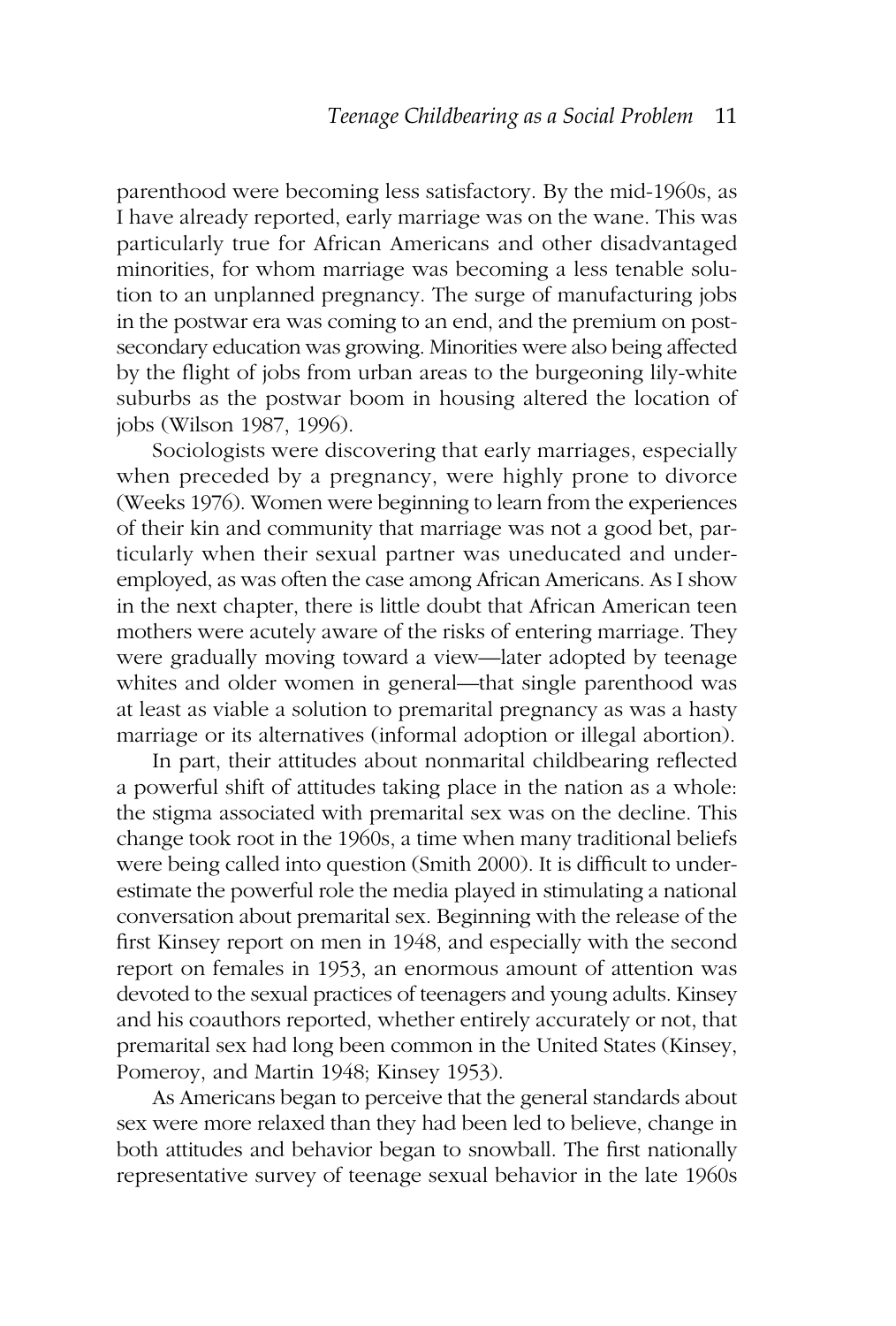and early 1970s, conducted by Melvin Zelnik, John Kantner, and Kathleen Ford (1981), reinforced the findings of the Kinsey reports. Premarital sex was prevalent and rapidly becoming more so. For example, the proportion of teenagers who had ever had sex by age eighteen doubled from about one-fourth of all women born in the 1940s to more than half of women born two decades later (Finer 2007; Laumann et al. 1994).

Premarital sex, it seems, was becoming more common just as early marriage was becoming more problematic—a perfect formula for producing a rapid increase in rates of nonmarital pregnancies and births. From the 1940s onward, nonmarital childbearing climbed steadily for all age groups as nonmarital intercourse increased and contraceptive use lagged far behind. Among older women in their twenties and thirties, a pause in nonmarital childbearing took place in the 1960s and early 1970s, while among teens the pace of nonmarital childbearing picked up, driven by both more sexual risk-taking and fewer marriages (Ventura and Bachrach 2000).

## **WHY TEENAGE CHILDBEARING BECAME THE PROBLEM**

The demographic disparity created by a rising age of marriage plus the huge number of teens entering the population created by the baby boom first began to be noticed in the 1960s. To most observers, it appeared that teens were suddenly behaving differently from older women. Although unmarried women in their twenties and early thirties actually had a much higher rate of nonmarital births than those age fifteen to nineteen, what initially caught the attention of policymakers and the public was not the changing *rates* of nonmarital childbearing per thousand unmarried women, but the changing *ratio* of nonmarital births—the percentage of all births born to unmarried women. Among teens, this ratio skyrocketed as fewer teenagers married and hence had fewer marital births to offset the growing number of births to single women. Fewer teenagers were actually having children, but more of them who did were electing to have children outside of marriage, creating an increased demand for public assistance and other services for single mothers.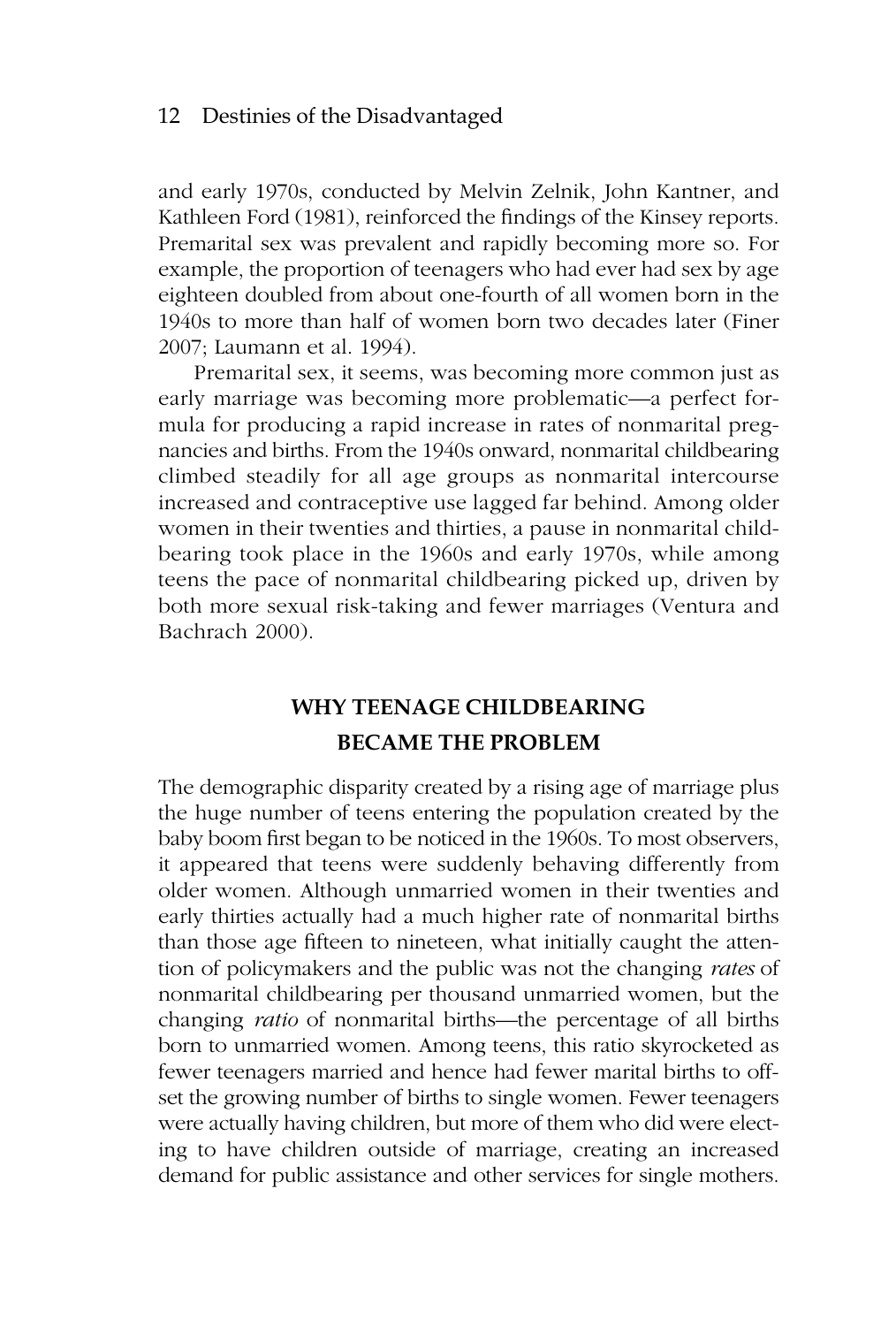Of course, we know now that older women would follow suit in the last two decades of the century. However, because older women were still marrying in large numbers, it appeared for a time that nonmarital childbearing was reaching epidemic proportions among the young. In fact, the term "epidemic," as some labeled it, was questionable, to say the least. Although a rhetorically effective way of garnering support for young mothers, the word created the impression that a huge wave of early childbearing was sweeping the country (Vinovskis 1988). Teenagers, in effect, were wrongly singled out as demographically deviant from the rest of the population.

African American teens in particular were identified as the main source of the problem because they were the vanguard of change in marriage practices. In fact, the issue of early childbearing was initially identified as a problem that mostly occurred among black teens. The reason why this perception appeared to be plausible is illustrated in figure 1.2, which shows the rate of births to unmarried women by age and race. Young black women were clearly ahead of white teenagers in patterns of family formation in the rise of nonmarital childbearing, but the exclusive focus on out-of-wedlock childbearing among younger teens was hardly warranted. For a time, it might have appeared that blacks generally and black teenagers specifically might be exhibiting a distinctively different set of family practices from the rest of the population. Young black women, in part because so many came from poor, single-parent households, became emblematic of a much more general change in family formation in the United States that was taking place. I concur with previous authors who contend that black teens were singled out and stereotyped unfairly, though clearly it is easier to see that now than it was at the time (Luker 1996; Nathanson 1991).

In 1965 a young assistant secretary of labor in the Johnson administration, Daniel Patrick Moynihan, helped to place the issue of teenage childbearing on the public agenda when he wrote a highly controversial report on the state of the black family in America. Speaking of blacks, Moynihan (1965, 27) stated: "A cycle is at work; too many children too early make it most difficult for parents to finish school. . . . Low education levels in turn produce low income levels, which deprive children of many opportunities, and so the cycle repeats itself."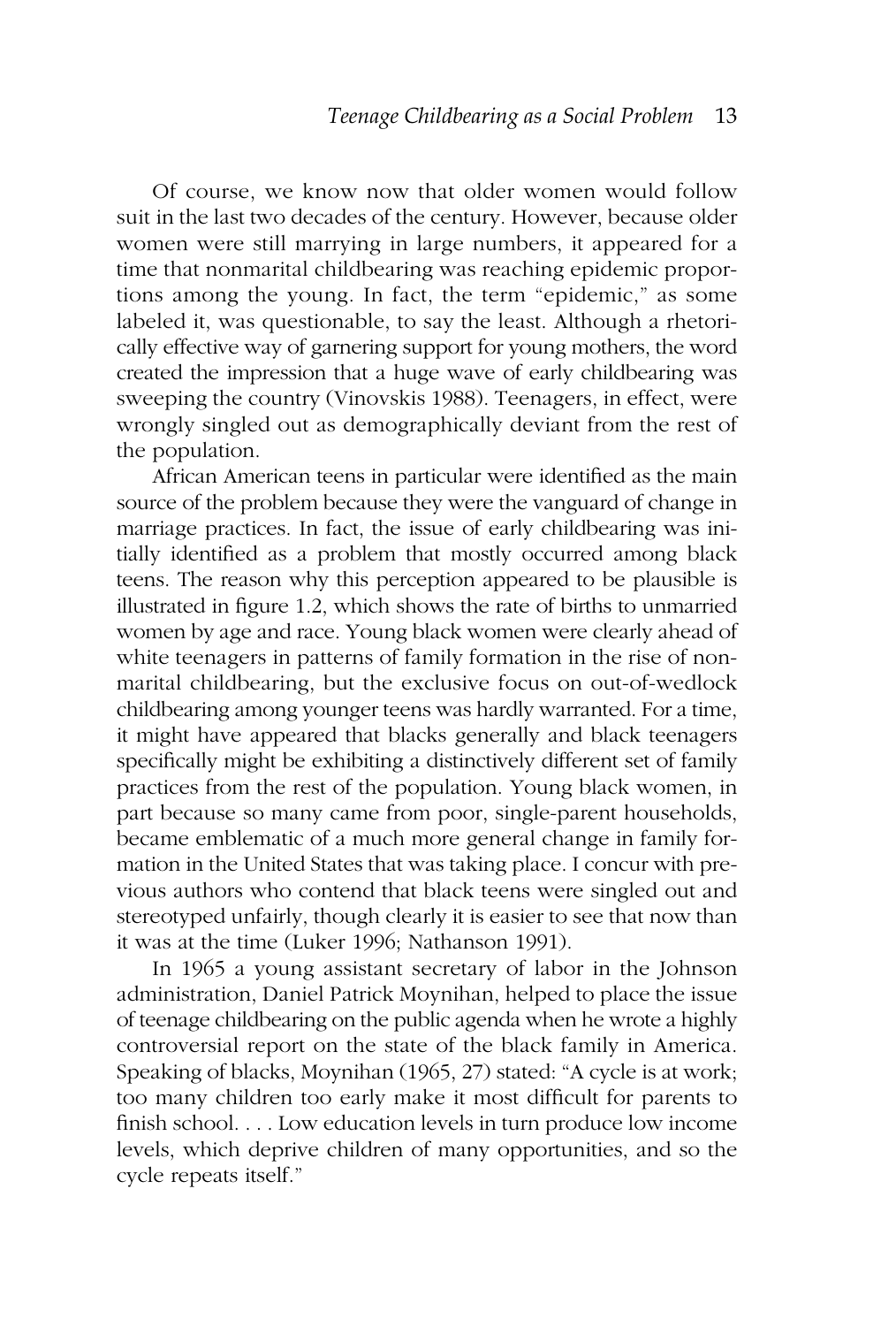### **FIGURE 1.2 Birthrates Among Unmarried American Women by Race and Age, 1970 to 2004**



*Source:* Centers for Disease Control and Prevention (2000); author's compilation of national vital statistics data from 2000 to 2004.

Moynihan was incorrect in assuming that the growth of nonmarital childbearing was confined largely to young black women. By the end of the twentieth century, it was evident that black women were only at the vanguard of a new pattern of family formation that was being rapidly adopted by all teens and eventually by older couples.

Although many left-leaning scholars excoriated Moynihan for singling out the disintegration of the black family, most accepted the proposition that teenage nonmarital childbearing came at a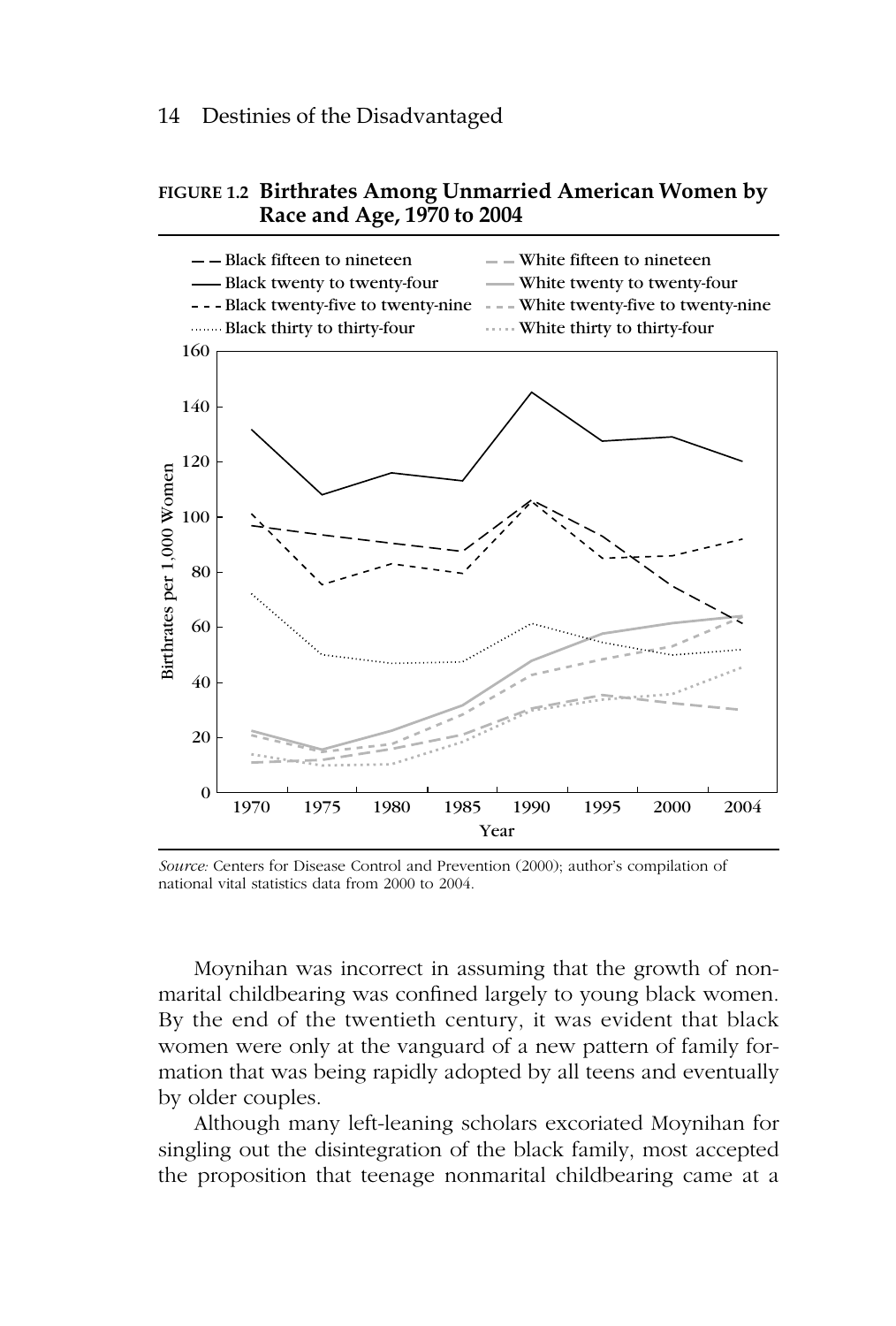great cost to adolescent parents, their children, and society at large (Rainwater and Yancey 1967). Shortly after the publication of the Moynihan report, interest in the issue grew, even from quarters critical of Moynihan's exclusive focus on the black family (Furstenberg 2007). Several years later, a highly respected demographer, Arthur Campbell (1968, 238), wrote his widely quoted assessment of the consequences of early childbearing for teenage mothers:

The girl who has an illegitimate child at the age of 16 suddenly has 90 percent of her life's script written for her. She will probably drop out of school; even if someone else in her family helps to take care of the baby, she will probably not be able to find a steady job that pays enough to provide for herself and her child; she may feel impelled to marry someone she might not otherwise have chosen. Her life choices are few, and most of them are bad.

Many advocates for the poor were understandably drawn to the issue, as there appeared to be a rapidly spreading acceptance of single parenthood in urban ghettos. Foremost among them were family planners and sex educators, who believed that the problem resulted from lack of access to contraception and legal restrictions on abortion. They saw the dilemma faced by teenagers as an urgent mission to expand reproductive health services to a population that had little knowledge of or access to reproductive health services. And they were surely right.

The Guttmacher Institute (formerly the Alan Guttmacher Institute, AGI), a research center devoted to reproductive health, led the charge, lobbying for expanded services for unmarried teens, subsidized with federal dollars. Their proposal for serving unmarried teens through the federally funded family planning clinics, considered by many at the time radical and highly controversial, was in fact quickly adopted in the late 1960s and early 1970s, wiping away many of the existing strictures against providing contraception to the young, the unmarried, and the poor.

In a series of reports and publications from the late 1960s and throughout the 1970s, AGI blended alarming demographic data with dire predictions about the adverse consequences of early childbearing, drawing on the relatively primitive research of the time to advocate for funding not only for family planning and service programs to increase contraceptive use among teenagers but also for providing prenatal and postnatal assistance. Indeed, it was AGI that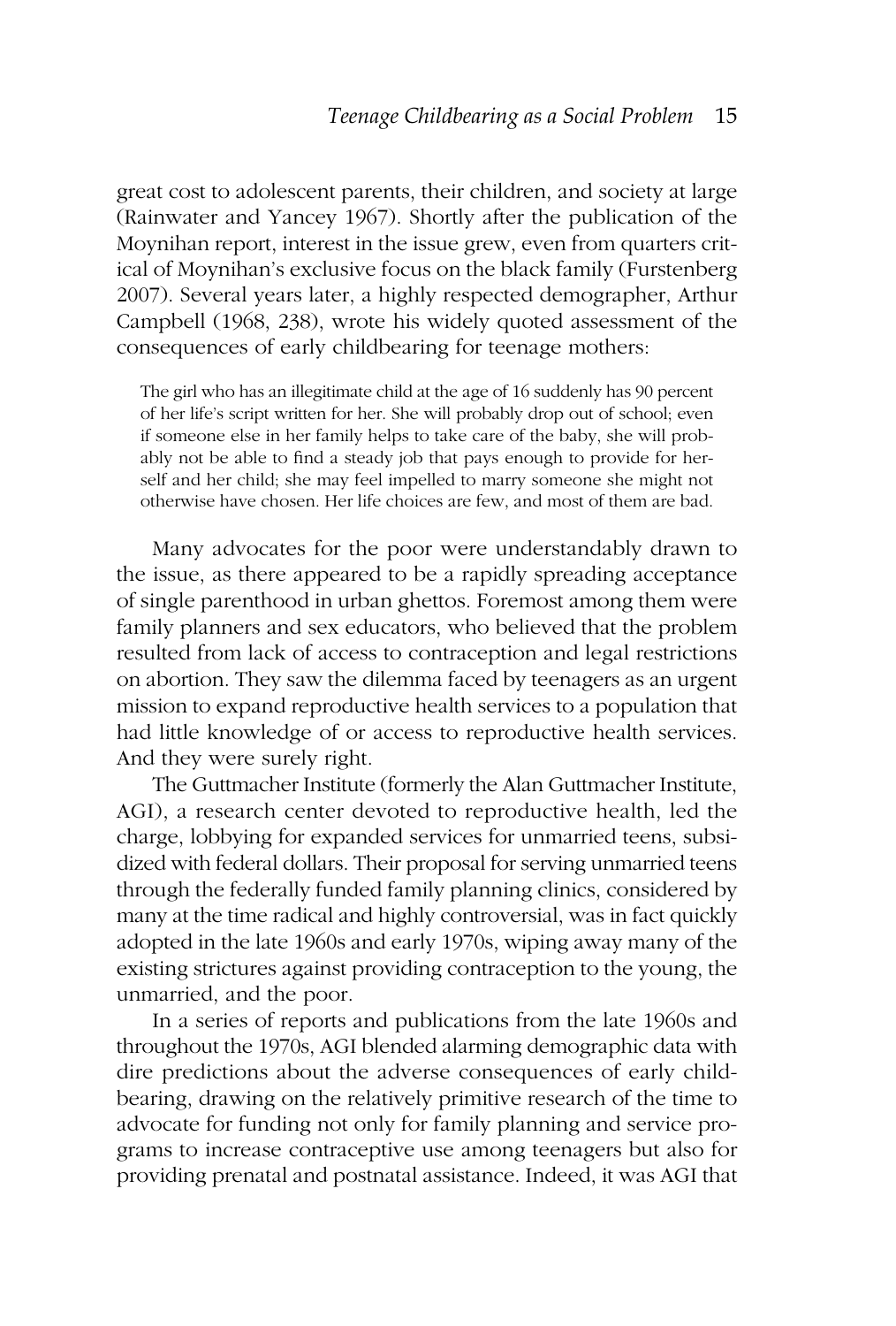created the impression that the United States faced an "epidemic" of teenage childbearing (Vinovskis 1988).

AGI bolstered its claim that United States policies were failing the teenage population by presenting a remarkable set of statistics highlighting the risks of pregnancy and childbearing. Perhaps the most dramatic were international comparisons showing that the United States, by a wide margin, had higher rates of pregnancy and childbearing than European nations and even other Anglophone nations, including Canada.

These international comparisons dramatically highlighted the problem in the United States, but they failed to take account of the early marriage pattern here, which greatly aggravated the issue. As I noted earlier, the United States had a long history of early family formation, especially compared with many of the nations from which our population emigrated. This pattern of early family formation created a quandary for young women as they began to back away from ill-timed marriages. The impression, however, that teenage childbearing was a growing problem because its incidence was rapidly increasing was misleading. The new problem—to the extent that one existed—stemmed not from more teenagers becoming pregnant, or teenagers having different views about nonmarital childbearing than older women, but from the declining desirability of marriage.

Advocates for reproductive health services rightly pointed to the need for reproductive services for sexually active teens, but they did so by focusing on the rapidly rising nonmarital birth ratio as well as the growing number of births to unmarried teens. By doing so, they created an impression that teenage childbearing was on the rise, obscuring the fact that marriage no longer provided the safety net that it once had when premarital pregnancy occurred. In fact, fewer teenagers were getting pregnant, but so many more remained single that teenage parenthood became synonymous with single parenthood. This helped to fashion a social stereotype of teenage mothers as socially deviant. In retrospect, it is difficult to avoid the conclusion that the issue of teenage childbearing was misunderstood from the start. At the very least, there was very little to distinguish the behavior of teens from that of older women, whose rates of unmarried childbearing had also been climbing and would continue to rise again after 1975. In hindsight, we can now see that there was little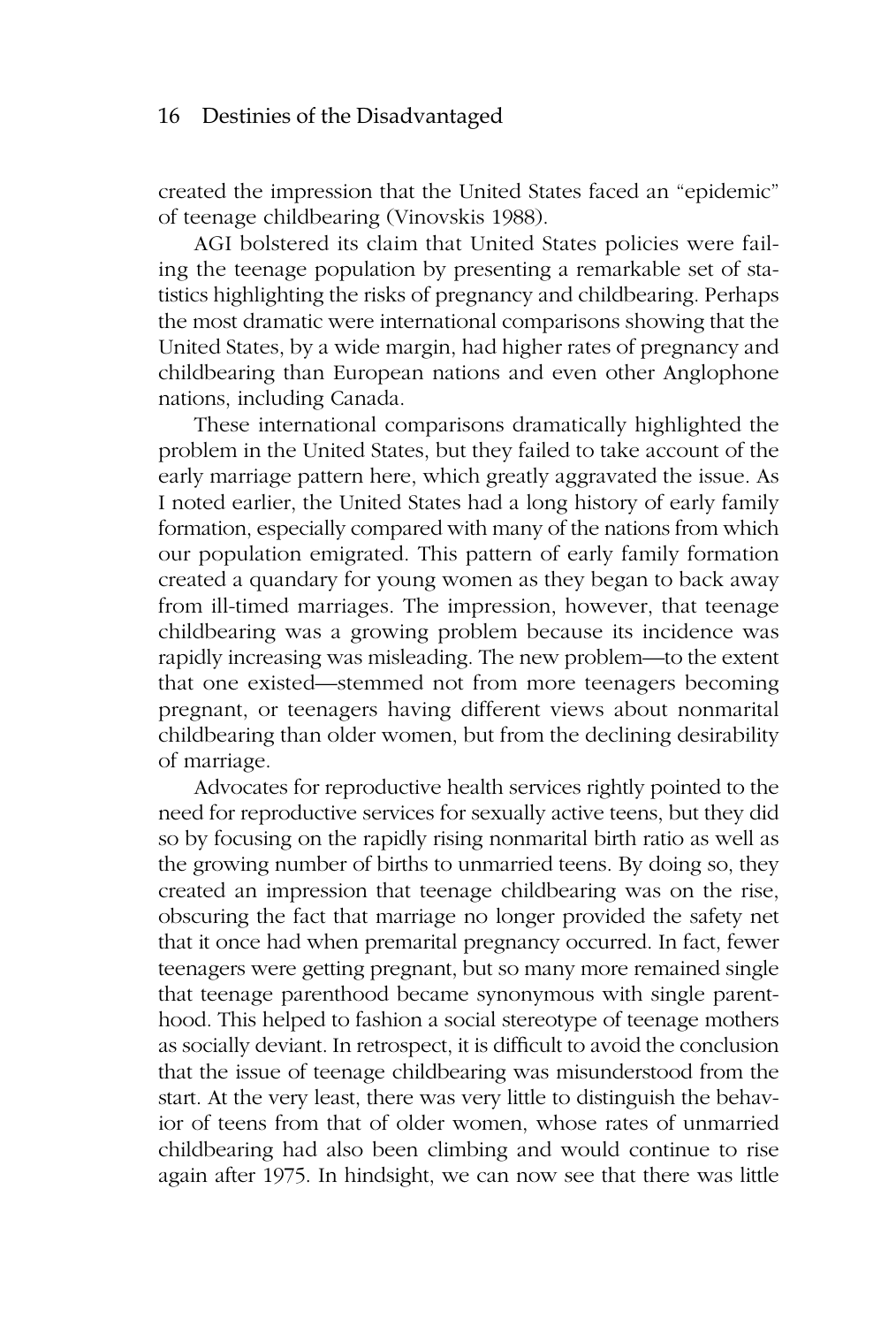reason to single out black women or other minorities, other than to note that they began to retreat from marriage earlier than white women did. Of course, it is easier to grasp these patterns now than it was at the time when they were emerging.

### **THE SEARCH FOR SOLUTIONS**

The creation of teenage childbearing as a public issue had profound political and social consequences, stirring up a hornet's nest of loosely connected discussions about the acceptability of premarital sex, the provision of contraception to the young and unmarried, the ethics of legalizing abortion, the costs of providing public assistance to unmarried mothers, and the reasons for the declining attractiveness of adoption. These debates would continue through the rest of the century and indeed show few signs of disappearing in the immediate future.

The federal government during the Johnson, Nixon, and Carter administrations, with congressional support, funded both Title X, the legislation that funded reproductive health, and a wide array of assistance programs to struggling families and young mothers, including a large expansion of Aid to Families with Dependent Children (AFDC).

In light of the critical response to these legislative initiatives in recent decades, it is difficult to assess their effectiveness in addressing the growing tide of nonmarital childbearing. It was not obvious to social demographers at the time just how massive the retreat was from early marriage. Some critics, none more influential than Charles Murray, subsequently blamed the array of supports put in place to address the problem for actually increasing the problem. Murray (1984) claimed that the growth of public assistance created a disincentive to marry; others argued that service programs that aided teenage parents would enable young mothers to have children; and many critics of family planning services for the unmarried have contended that they promote sexual promiscuity and risk-taking (Sklar and Berkov 1974). I assess the empirical evidence on the validity of these arguments in later chapters. For now, one need only recognize that public policy aimed at preventing teenage childbearing and reducing its adverse consequences has from its very inception been contentious in the American context,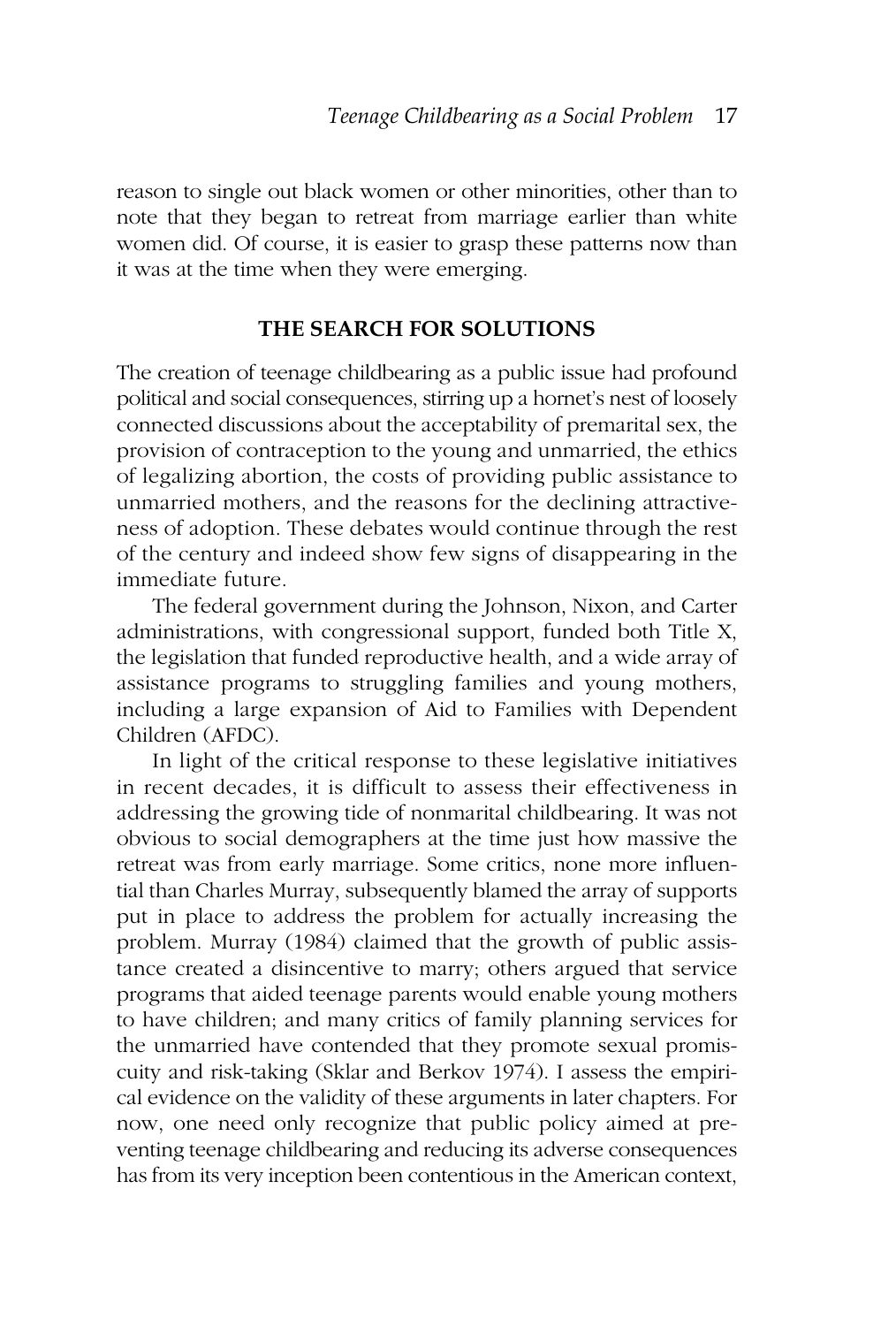especially when compared with the political reaction of most other Western nations.

During the last quarter of the twentieth century, contraception became more widely available to teenagers, although its effect on reducing early childbearing was not immediately apparent. For one reason, sexual activity among teens was growing faster than were family planning services, creating an ever-larger pool of teenagers at risk of becoming pregnant. In addition, the methods first available to teens, such as oral contraceptives, the diaphragm, and intrauterine devices, were not easy to use and were often accompanied by annoying and frightening side effects. Because both sex and contraceptive use among teens remained controversial, many young women were not comfortable with the empowerment or responsibility of managing their sexual life, a topic explored in chapter 4. Moreover, until the advent of HIV/AIDS, responsibility fell primarily to women to enforce contraceptive use, a circumstance that frequently led to miscommunication or no communication at all. Many studies, including my own in Baltimore, indicated that merely making birth control more available without actively promoting its practice was an insufficient strategy to cut deeply into the incidence of early and unplanned pregnancies.

Neither did the change in abortion policies, which began in the late 1960s and culminated in *Roe v. Wade,* the Supreme Court decision legalizing abortion, seem to have much effect on the rate of early childbearing. The use of abortion among teenagers rose rapidly in the decade after legalization. From 1973, the ratio of abortions to live births rose from 280 per 1,000 to 462 in 1985, before descending. There is some evidence that abortion policies may have initially reduced early childbearing in the 1970s. Increases in nonmarital birthrates among teenagers (and even more so among older women) slowed in the mid-1970s (and dropped sharply for women in their twenties and thirties). Among black teens, the unmarried birthrate actually dropped during this decade (Ventura and Bachrach 2000). The decline, however, was offset by a rising rate of unmarried births among white teens. (Separate data for Hispanic youth are unavailable until the 1990s.)

The increase in abortion, however, generated a maelstrom of opposition, creating the pro-life movement and its allies. Abortion's availability, it was also argued, encouraged teens to have sex without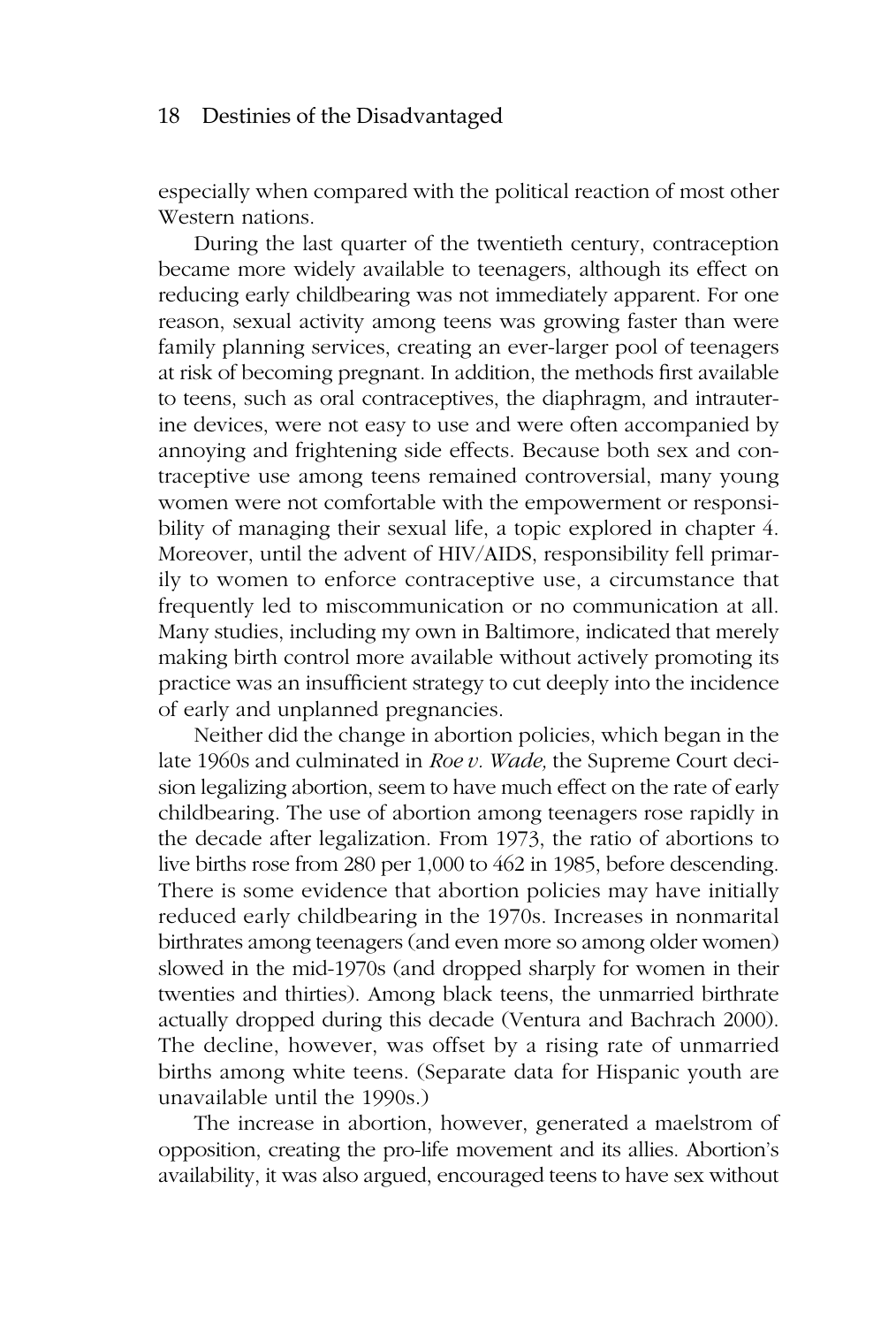worrying about the consequences. In the American context, this argument seemed to resonate with a wary public, even among those who favored abortion rights. No sooner had abortion been made widely available than opponents began to create legal and social barriers to abortions in many parts of the country. These obstacles were especially directed at teenagers, who faced a series of special regulations such as parental consent. As legal barriers and political measures began to shrink access to abortion, nonmarital childbearing rates would resume their steep rise in the 1980s. Even before these restrictions were imposed, however, substantial numbers of women were reluctant to seek abortion because they held scruples against terminating an ill-timed pregnancy. Clearly, abortion, even if it was tolerated politically, did not have as dramatic or immediate an effect as might have been expected by its most optimistic proponents.

The option of adoption also provided no easy solution to managing the growing rates of nonmarital childbearing. Among African Americans, a public market for adoption had never existed. In any case, African Americans generally disapproved of adoption unless it was a matter of fostering children temporarily or permanently with kin or close friends. As nonmarital childbearing began to become more prevalent among whites, they too began to back away from adoption. As the century progressed, white teens became almost as reluctant as black teens to elect adoption over its alternative, single parenthood.

# **SOCIAL SCIENCE RESEARCHERS ARE MOBILIZED**

These policies and the advocacy for special services for teenage women, their partners, and offspring were aided by an army of social scientists who began to study the causes and consequences of early childbearing. This flood of research was initially underwritten by government funding agencies and private foundations in the belief that by curbing teenage parenthood, they could make a significant dent in poverty and inequality. In effect, they subscribed to the thesis that Arthur Campbell and many other social scientists first articulated in the 1960s and 1970s—that teenage parenthood has devastating consequences for young mothers and their families.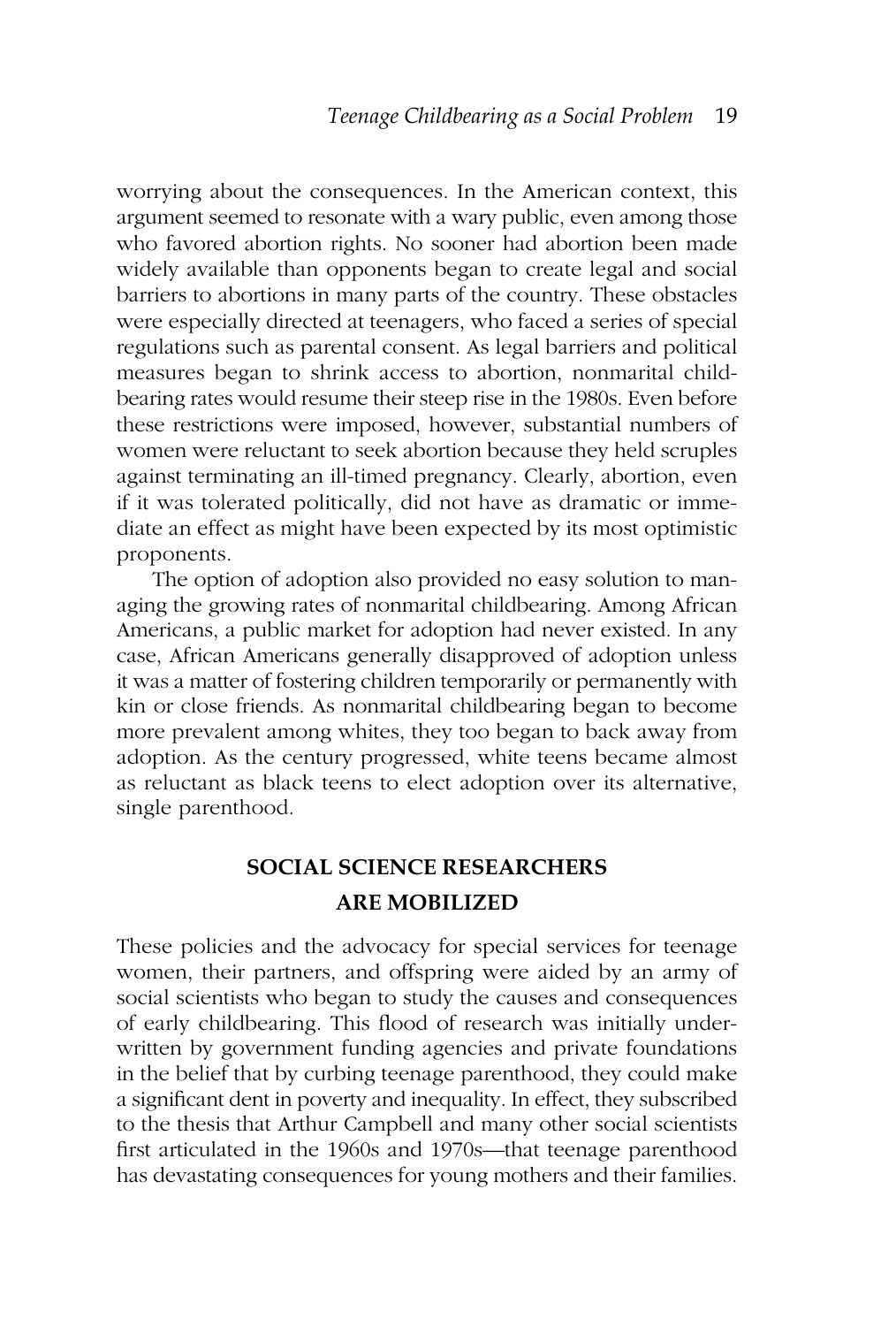I take up this thesis in the following chapter when I argue that the early social science evidence greatly exaggerated the impact of early childbearing on mothers, and probably its impact on their offspring as well.

Yet, as I have mentioned, the picture from social science research appears far clearer in hindsight than it did when the trends in fertility first emerged. I am not contending that social scientists or the advocates who relied on their research knowingly misled the public to gain support for their initiatives. To the contrary, the social science evidence initially appeared to be quite compelling, albeit for reasons that now seem suspect.

From the perspective of the 1960s and 1970s, however, when teenage childbearing was first discovered as a social problem, few observers recognized the commonalities in the circumstances of teens and older women (Luker 1996). Indeed, it appeared as though teenagers, especially black teenagers, were adopting a "deviant" lifestyle, owing to unemployment, family instability, and distinctive sexual practices. Programs initiated in the era of the Great Society shaped the early wave of response to the issue, although many of these policies were questioned during the Nixon and Carter presidencies. As it became more apparent that such behaviors were not confined to black teens, commentators expanded their definition of the problem, seeking other justifications for curbing childbearing among teens. As the political climate shifted sharply to the right, teenage childbearing was put to a variety of political uses to justify and advance the conservative agenda.

### **TEENAGE CHILDBEARING AND POLITICAL BACKLASH**

When teenage childbearing was first identified as a social problem in the era of the Great Society, much of the general public believed that it was possible to eradicate poverty through government action. Responses to the issue focused largely on the need to provide preventive and ameliorative services to young mothers and their children. This sympathetic reaction was all but abandoned in the Reagan years of the 1980s, when criticism of these initiatives became widespread in the body politic.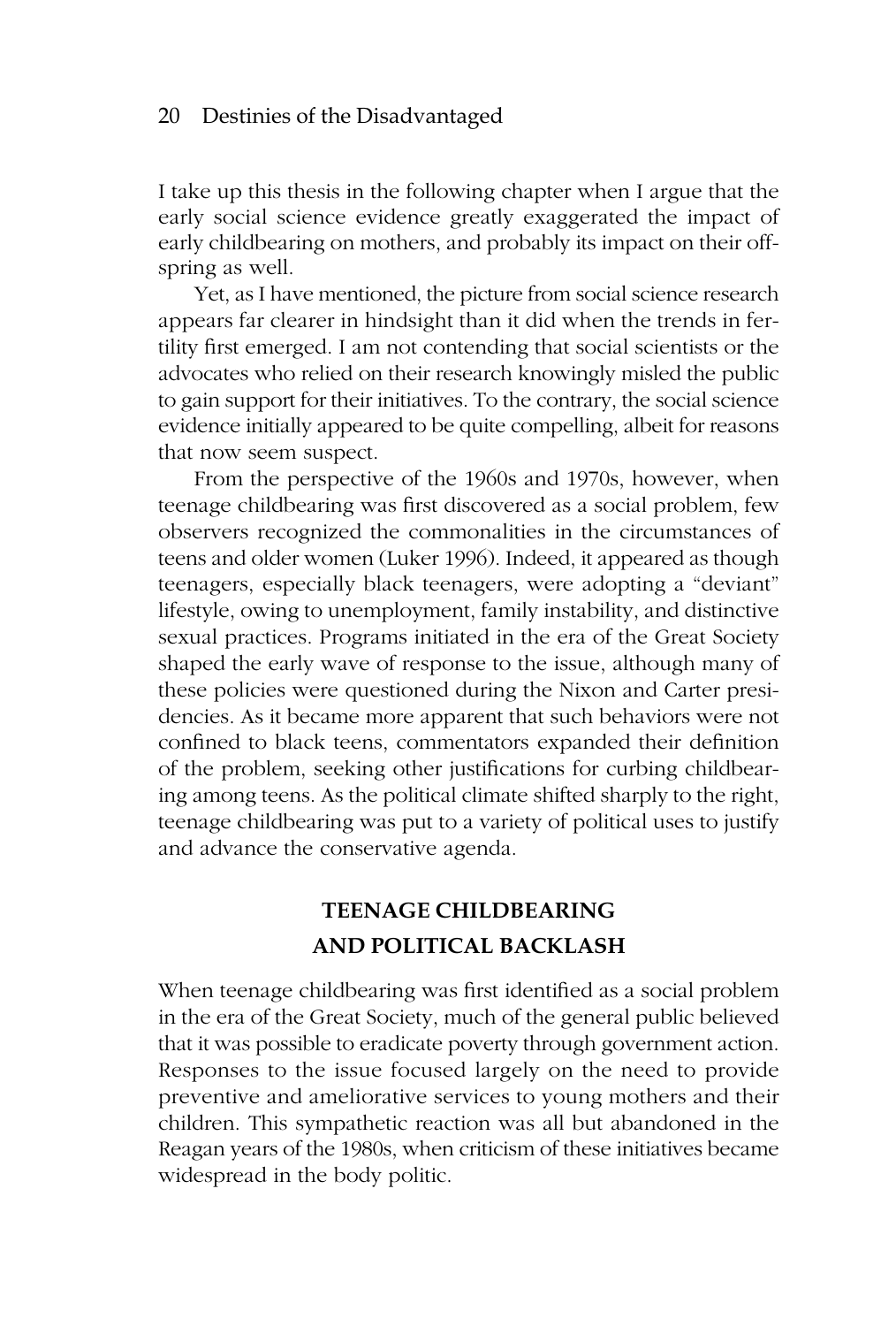Conservatives and liberals alike agreed on the demographic dimensions of the problem, but they differed sharply on its etiology and on prescriptions for reducing it. The difference can be summed up easily. What liberals argued were the prescriptions for dealing with the problem, conservatives argued had created the problem in the first place.

The unfavorable international comparisons mentioned earlier began to be used against the advocates as conservative critics countered that American teenagers were behaving less responsibly by having sex before they were ready and then seeking abortions as a remedy or turning to the welfare system for support when they elected to bring their pregnancies to term. Unmarried teenage mothers on public assistance became the poster children for spending reductions. Regardless of whether the conservative claims were valid, these arguments struck a sympathetic nerve among politicians and taxpayers, who felt overburdened by the costs of the Great Society programs that had initially been developed in a period of economic abundance. In the aftermath of the Vietnam War and in the lengthy period of stagflation that began during the oil crisis of the 1970s, the Reagan and Bush administrations in the 1980s and early 1990s believed that they had a political mandate to cut back on social welfare spending. Reducing teen childbearing seemed to be a logical means to cutting back on welfare expenditures.

Paradoxically, the curtailment of government spending for social services occurred at the same time as an uptick in the rate of nonmarital childbearing for black teens, whose rates had been declining in the early 1970s; however, beginning in the early 1980s, nonmarital birthrates reversed course. Among whites, nonmarital childbearing had steadily risen in the 1970s, but its pace accelerated throughout the 1980s (see figure 1.2). The cutbacks in services and the rising rates of nonmarital childbearing among women of all ages might be unrelated, but the withdrawal of preventive and ameliorative services was not warranted by the demographic evidence at the time. As I have already said, the driving force in the changing patterns of early childbearing was the retreat from early marriage. It might be said that poor economic conditions in this country and elsewhere were hastening this trend, as fewer young couples felt able to enter marriage regardless of whether they were facing impending parenthood.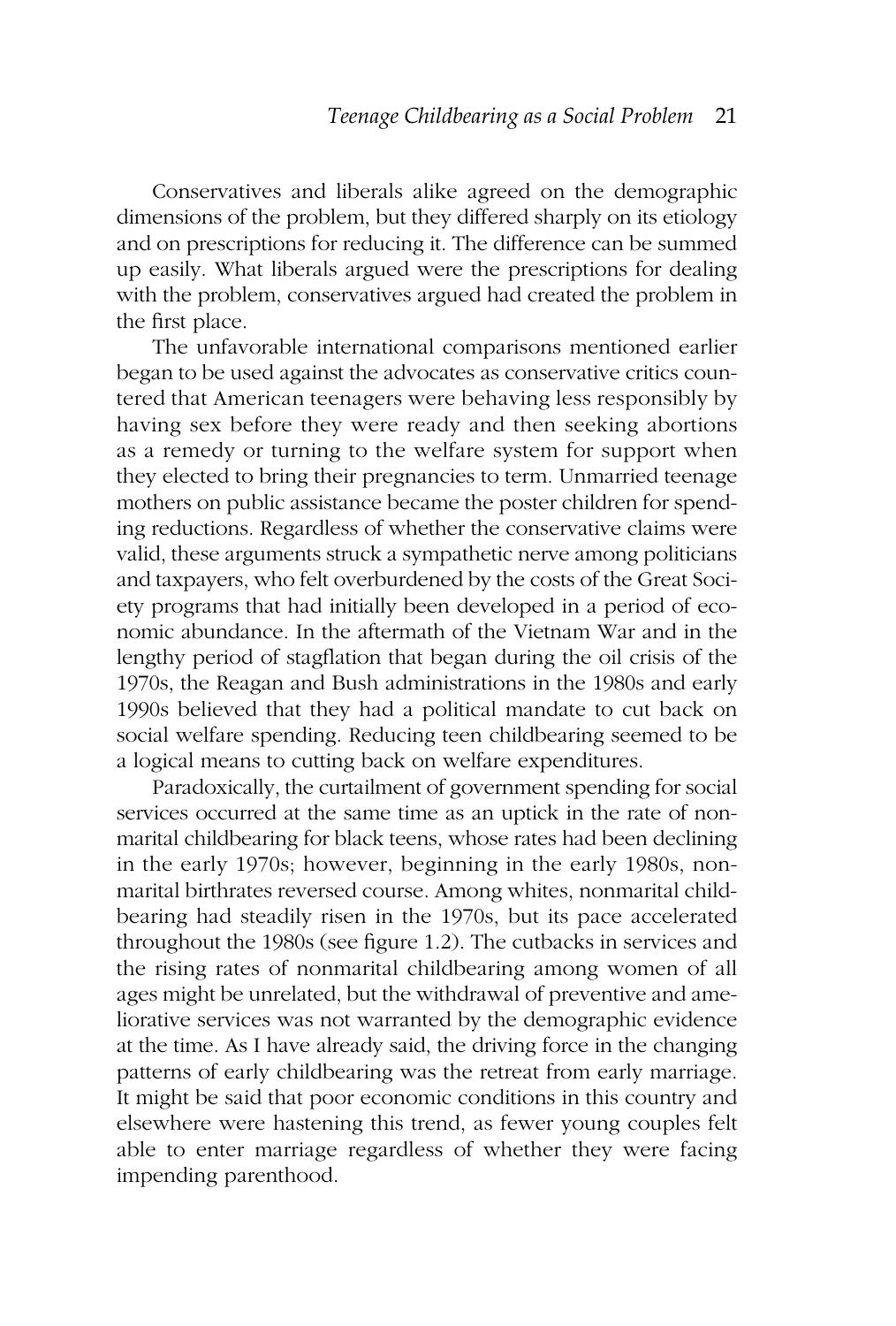It also seems likely that as restrictions on abortion grew in the 1980s, more pregnant women, and unmarried teens especially, became parents who might have terminated their pregnancies had they been given the opportunity to do so. Clearly too, the declining levels of welfare support and social services did little or nothing to discourage sexual activity among teens, which continued to rise throughout the 1980s as a growing number of white adolescents began to have sex without being well prepared to assume the consequences. Whatever the source of the rise in nonmarital childbearing among teens and older women, the heated political debates of the 1980s did little to curb the trend.

Again, it is important to note that marital fertility was also declining throughout this entire period, albeit at a much slower pace than between 1960 and 1975, when couples first began to postpone marriage. This twin trend of declining marital fertility and rising nonmarital fertility had a dramatic effect on the proportion of women, especially teenagers, who gave birth to a child out of wedlock. For reasons that are still incompletely understood, the steep rise in out-of-wedlock childbearing during the 1980s abruptly reversed course in the 1990s. Among older women, nonmarital childbearing merely settled or slightly declined, but among teens rates fell steeply and steadily throughout the decade, and they continued to fall in the early years of the current century (Ventura and Bachrach 2000; Ventura, Mathews, and Hamilton 2001). During the past decade and a half, sexual activity among teenagers peaked and then declined somewhat, perhaps in response to growing public disapproval and also, no doubt, because of a rising fear of HIV/AIDS.

Condom use rose from the late 1980s onward. Also, during the past two decades new and more effective methods of contraception have been introduced, as well as methods of disrupting conception, obviating the need for later-term abortions. In addition, the booming economy of the 1990s may have contributed to enhanced resolve among teens to complete high school. Finally, many argue that welfare reform in 1996 prompted teens to defer parenthood. In later chapters, I assess these claims and sort out the reasons for the recent decline in early childbearing. Although the phenomenon has not gone away, it may now be entering a twilight period when it is being reconsidered as a major social problem. Eventually, I believe,